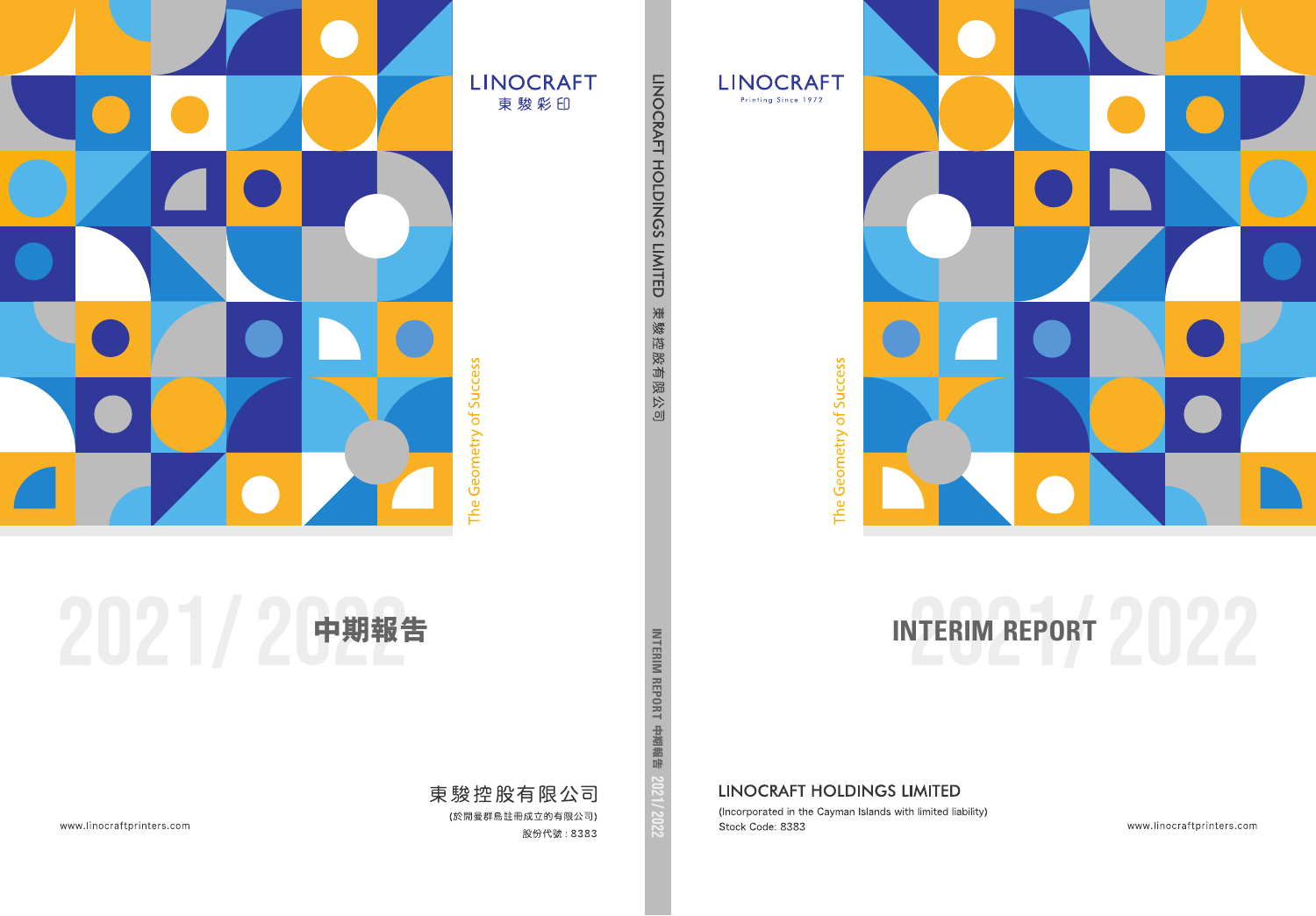#### **CHARACTERISTICS OF GEM OF THE STOCK EXCHANGE OF HONG KONG LIMITED (THE "STOCK EXCHANGE")**

**GEM has been positioned as a market designed to accommodate small and mid-sized companies to which a higher investment risk may be attached than other companies listed on the Stock Exchange. Prospective investors should be aware of the potential risks of investing in such companies and should make the decision to invest only after due and careful consideration.**

**Given that the companies listed on GEM are generally small and midsized companies, there is a risk that securities traded on GEM may be more susceptible to high market volatility than securities traded on the main board and no assurance is given that there will be a liquid market in the securities traded on GEM.**

Hong Kong Exchanges and Clearing Limited and The Stock Exchange of Hong Kong Limited take no responsibility for the contents of this report, make no representation as to its accuracy or completeness and expressly disclaim any liability whatsoever for any loss howsoever arising from or in reliance upon the whole or any part of the contents of this report.

This report, for which the directors (the "**Directors**") of Linocraft Holdings Limited (the "**Company**") collectively and individually accept full responsibility, includes particulars given in compliance with the Rules Governing the Listing of Securities on GEM of the Stock Exchange (the "**GEM Listing Rules**") for the purpose of giving information with regard to the Company. The Directors, having made all reasonable enquiries, confirm that to the best of their knowledge and belief the information contained in this report is accurate and complete in all material respects and not misleading or deceptive, and there are no other matters the omission of which would make any statement herein or this report misleading.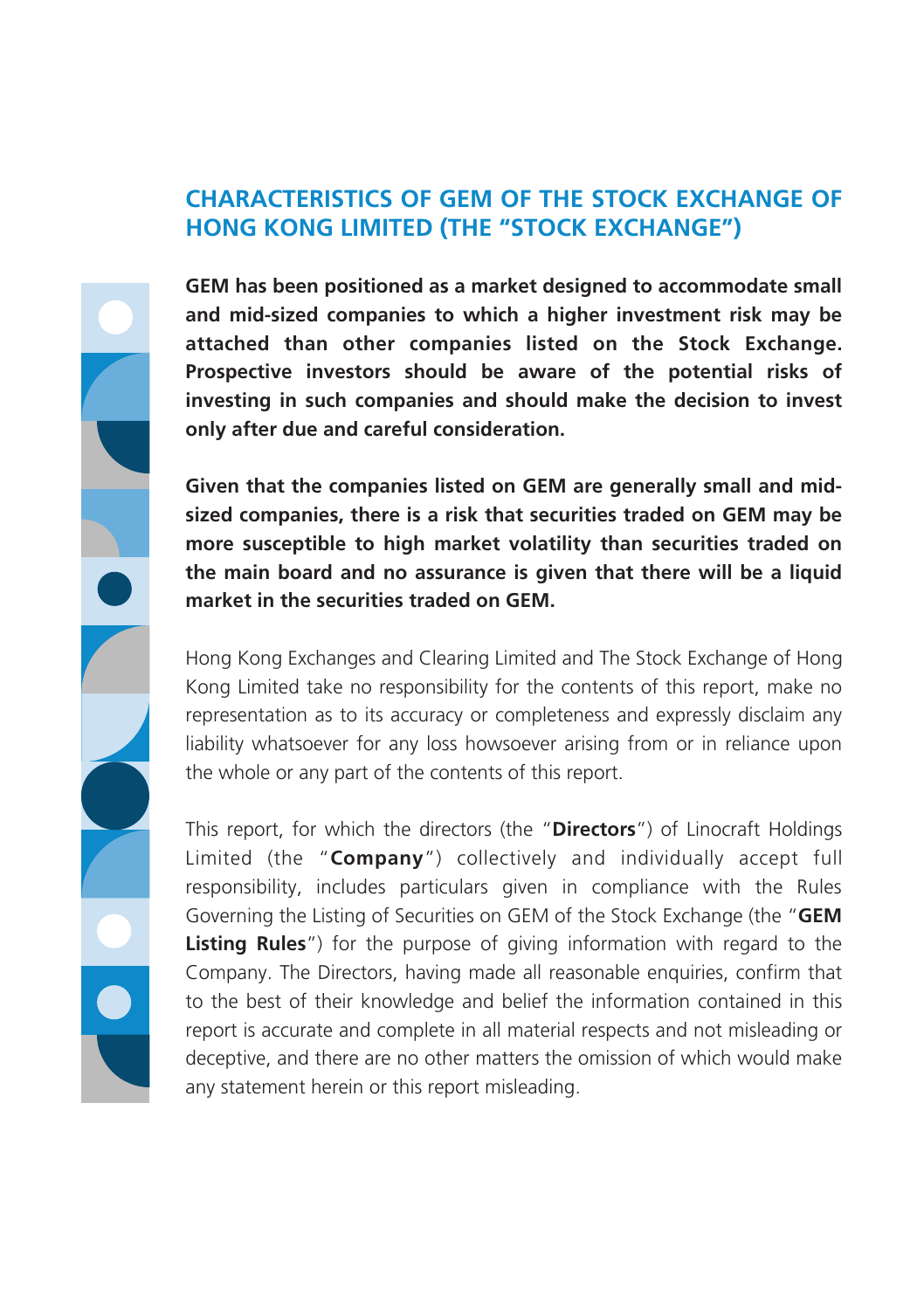# Financial Highlights

- The Group's total revenue amounted to approximately RM133.3 million for the six months ended 28 February 2022, increased by approximately 4.0% as compared to that of the same period in 2021.
- The gross profit amounted to approximately RM25.4 million for the six months ended 28 February 2022, decreased by approximately 0.7% as compared to that of the same period in 2021.
- The Group recorded a net profit of approximately RM6.5 million for the six months ended 28 February 2022.
- The Board does not recommend the payment of interim dividends for the six months ended 28 February 2022.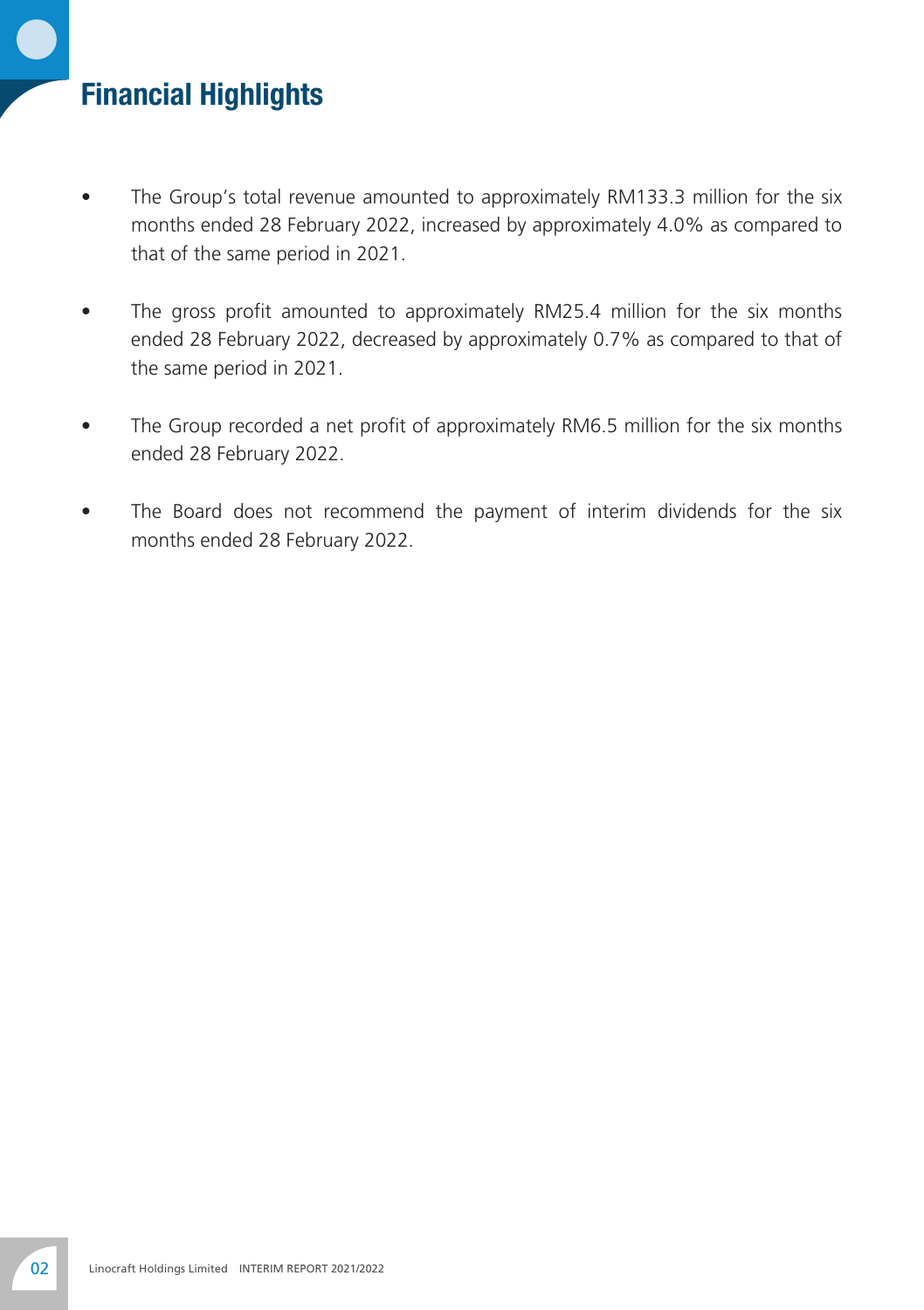

The board of Directors (the "**Board**") is pleased to announce the unaudited condensed consolidated financial results of the Company and its subsidiaries (collectively referred to as the "**Group**") for the three months and six months ended 28 February 2022 (the "**Interim Financial Statements**") together with the comparative figures for the corresponding periods in 2021 as follows:

#### **Condensed Consolidated Statement of Comprehensive Income**

*For the three months and six months ended 28 February 2022*

|                                                                                                                                                                          |                     | Three months ended<br>28 February    |                                                | Six months ended<br>28 February               |                                            |
|--------------------------------------------------------------------------------------------------------------------------------------------------------------------------|---------------------|--------------------------------------|------------------------------------------------|-----------------------------------------------|--------------------------------------------|
|                                                                                                                                                                          | <b>Notes</b>        | 2022<br>(Unaudited)<br><b>RM'000</b> | 2021<br>(Unaudited)<br>RM'000                  | 2022<br>(Unaudited)<br><b>RM'000</b>          | 2021<br>(Unaudited)<br>RM'000              |
| Revenue<br>Cost of sales                                                                                                                                                 | 4                   | 58,267<br>(48, 880)                  | 55,057<br>(44, 242)                            | 133,345<br>(107, 914)                         | 128,167<br>(102, 549)                      |
| Gross profit<br>Other operating income<br>Distribution costs<br>Administrative expenses<br>Other operating expenses                                                      |                     | 9,387<br>1,729<br>(3,734)<br>(4,625) | 10,815<br>(283)<br>(3, 144)<br>(4, 583)<br>418 | 25,431<br>2,844<br>(7, 394)<br>(9,620)<br>(5) | 25,618<br>74<br>(6,090)<br>(9,619)<br>(63) |
| <b>Profit from operation</b><br>Finance costs<br>Share of loss of a joint venture                                                                                        |                     | 2,757<br>(1, 542)                    | 3,223<br>(1,752)                               | 11,256<br>(3, 387)<br>(4)                     | 9,920<br>(4, 192)<br>(4)                   |
| Profit before income tax expense<br>Income tax expense                                                                                                                   | 5<br>$\overline{7}$ | 1,215<br>(300)                       | 1,471<br>(273)                                 | 7,865<br>(1,400)                              | 5,724<br>(607)                             |
| Profit for the period                                                                                                                                                    |                     | 915                                  | 1,198                                          | 6,465                                         | 5,117                                      |
| Other comprehensive income, net of tax<br>Items that may be reclassified subsequently to<br>profit or loss<br>- Exchange differences on translation to<br>profit or loss |                     | 260                                  | 842                                            | 679                                           | 631                                        |
| Total comprehensive income for the period                                                                                                                                |                     | 1,175                                | 2,040                                          | 7,144                                         | 5,748                                      |
|                                                                                                                                                                          |                     | <b>RM</b>                            | <b>RM</b>                                      | <b>RM</b>                                     | <b>RM</b>                                  |
| Earnings per share<br>Basic and diluted earnings per share                                                                                                               | 8                   | 0.11 sen                             | 0.15 sen                                       | 0.81 sen                                      | 0.64 sen                                   |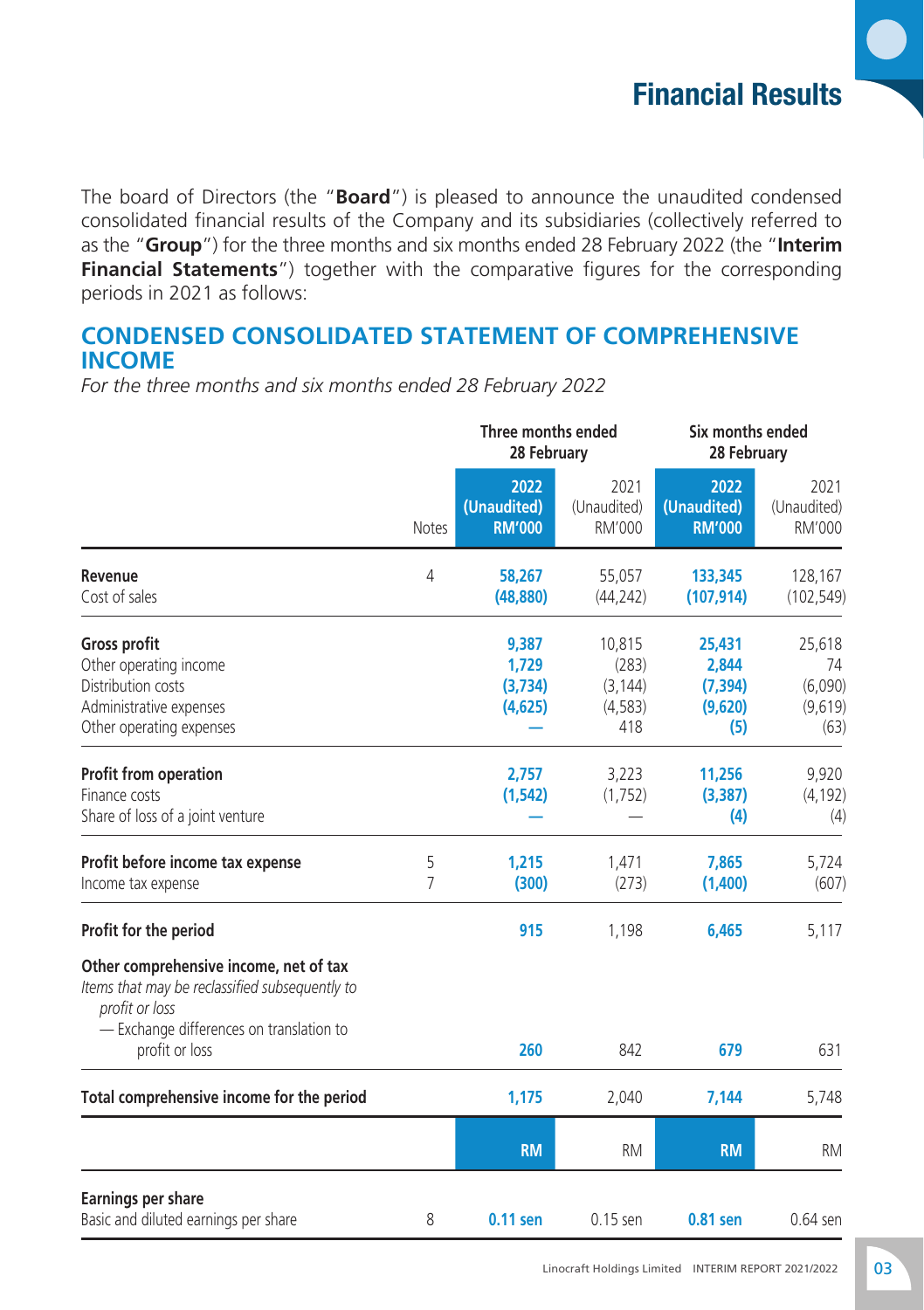## **Condensed Consolidated Statements of Financial Position**

*As at 28 February 2022*

|                                              | <b>Notes</b> | As at<br><b>28 February</b><br>2022<br><b>RM'000</b> | As at<br>31 August<br>2021<br>RM'000 |
|----------------------------------------------|--------------|------------------------------------------------------|--------------------------------------|
|                                              |              |                                                      |                                      |
| <b>Non-current assets</b>                    |              |                                                      |                                      |
| Property, plant and equipment                | 9            | 96,648                                               | 101,311                              |
| Right-of-use assets                          |              | 36,080                                               | 34,861                               |
| Interest in a joint venture                  |              | 162                                                  | 162                                  |
| Rental deposits                              |              | 405                                                  | 405                                  |
| Deferred tax assets                          |              | 3,115                                                | 3,048                                |
| <b>Total non-current assets</b>              |              | 136,410                                              | 139,787                              |
|                                              |              |                                                      |                                      |
| <b>Current assets</b>                        |              |                                                      |                                      |
| Inventories                                  |              | 82,766                                               | 87,283                               |
| Trade receivables and other receivables      | 10           | 80,145                                               | 74,066                               |
| Amounts due from a related company           |              | 82                                                   | 39                                   |
| Derivative financial instruments             |              | 5                                                    |                                      |
| Cash and cash equivalents                    |              | 15,556                                               | 12,143                               |
| <b>Total current assets</b>                  |              | 178,554                                              | 173,531                              |
| <b>Current liabilities</b>                   |              |                                                      |                                      |
| Trade and other payables                     | 11           | 32,885                                               | 37,630                               |
| Bank borrowings                              |              | 127,209                                              | 120,725                              |
| Amounts due to related companies             |              | 1,011                                                | 827                                  |
| Derivative financial instruments             |              |                                                      | 233                                  |
| Lease liabilities                            |              | 10,794                                               | 11,767                               |
| Tax payables                                 |              | 2,775                                                | 2,167                                |
| <b>Total current liabilities</b>             |              | 174,674                                              | 173,349                              |
| <b>Net current assets</b>                    |              | 3,880                                                | 182                                  |
| <b>Total assets less current liabilities</b> |              | 140,290                                              | 139,969                              |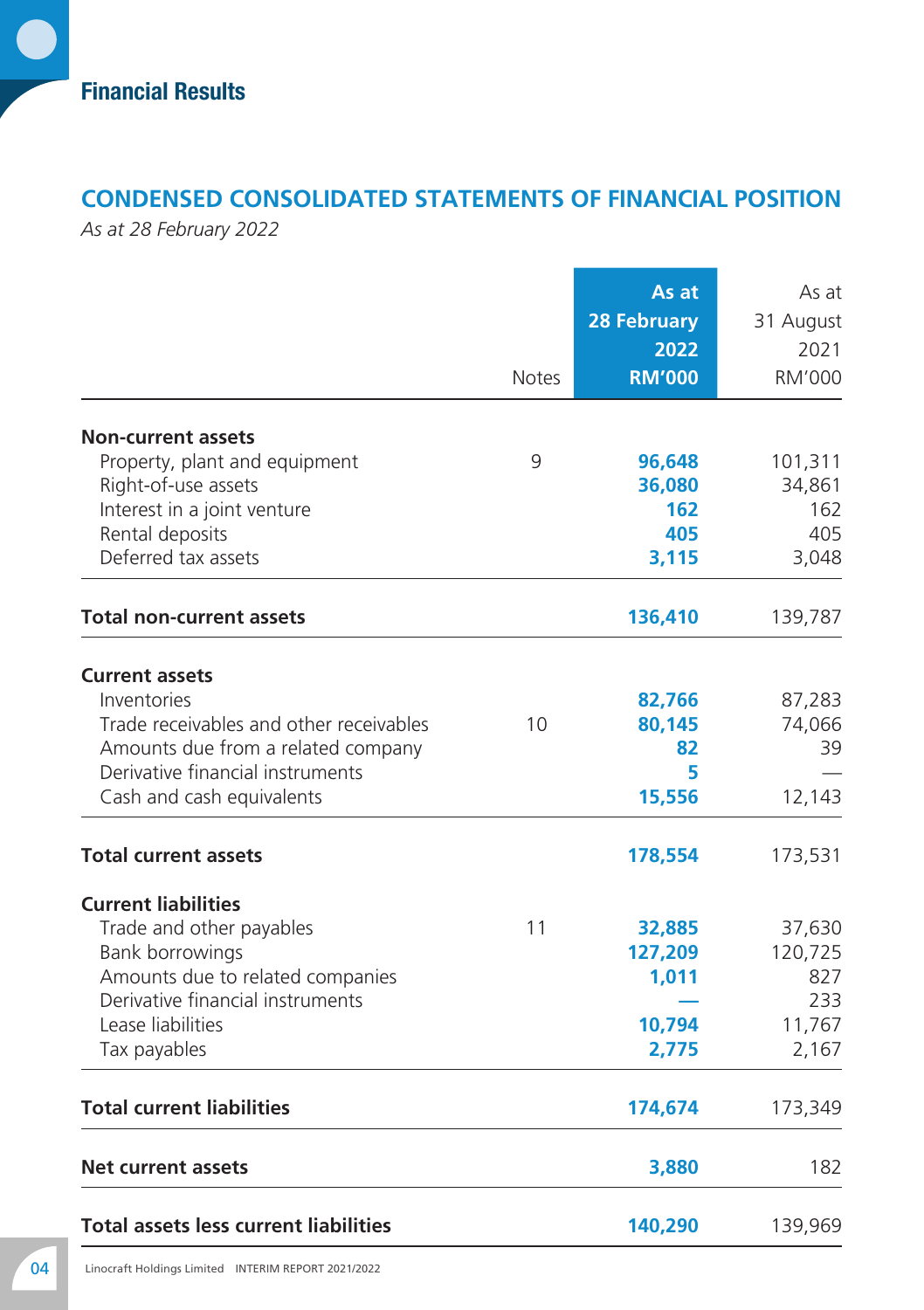# Financial Results

 $\bullet$ 

|                                      |              | As at              | As at     |
|--------------------------------------|--------------|--------------------|-----------|
|                                      |              | <b>28 February</b> | 31 August |
|                                      |              | 2022               | 2021      |
|                                      | <b>Notes</b> | <b>RM'000</b>      | RM'000    |
| <b>Non-current liabilities</b>       |              |                    |           |
| Bank borrowings                      |              | 24,411             | 30,263    |
| Lease liabilities                    |              | 8,946              | 10,024    |
| Deferred tax liabilities             |              | 4,806              | 4,699     |
| <b>Total non-current liabilities</b> |              | 38,163             | 44,986    |
| <b>Net assets</b>                    |              | 102,127            | 94,983    |
| <b>Capital and reserves</b>          |              |                    |           |
| Share capital                        | 12           | 4,304              | 4,304     |
| Reserves                             |              | 97,823             | 90,679    |
| <b>Total equity</b>                  |              | 102,127            | 94,983    |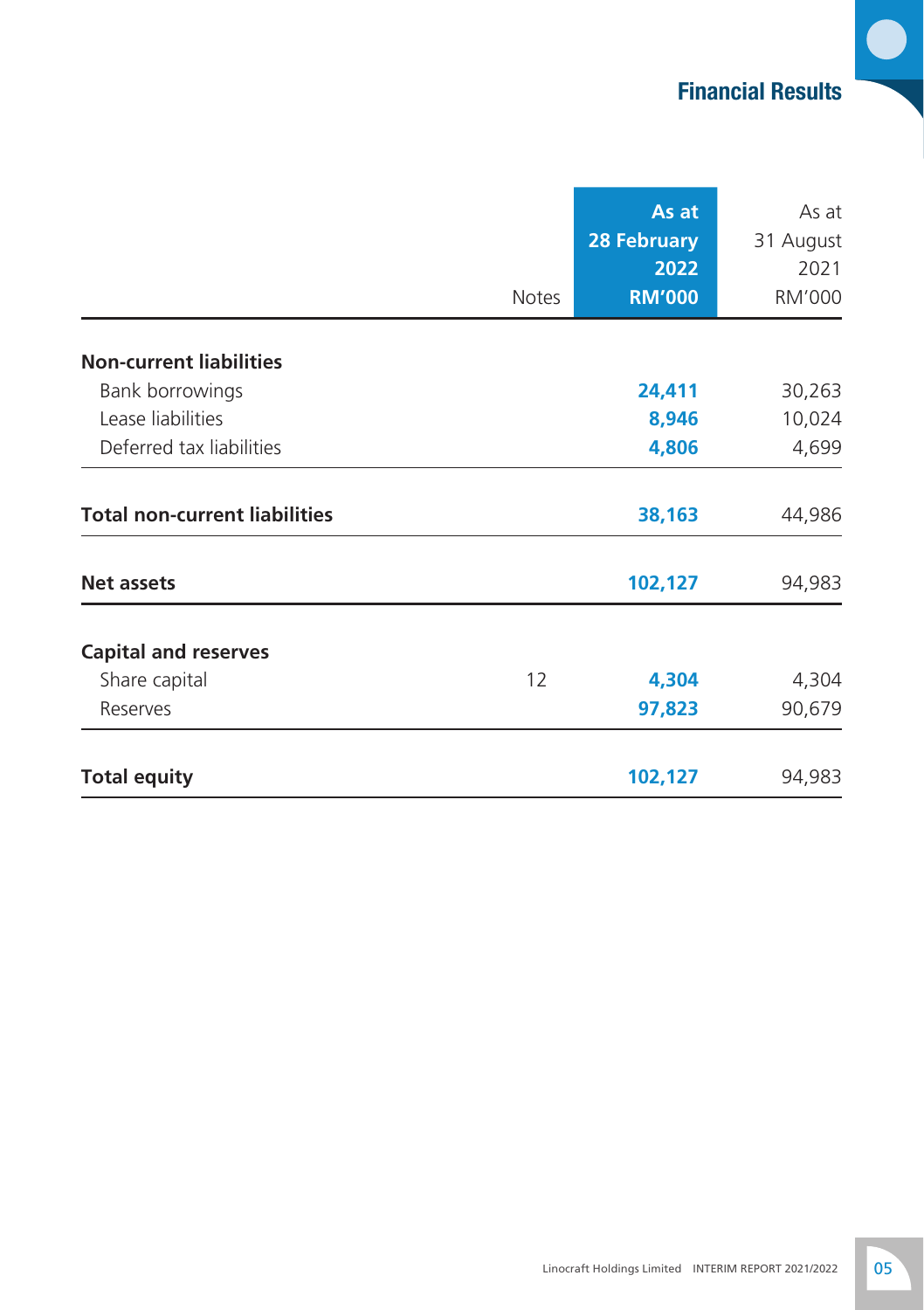Financial Results

# **Condensed Consolidated Statement of Changes in Equity**

*For the six months ended 28 February 2022*

|                                                   | <b>Share</b> | <b>Share</b>    |         | Merger Exchange Retained |                  |         |
|---------------------------------------------------|--------------|-----------------|---------|--------------------------|------------------|---------|
|                                                   |              | capital premium | reserve |                          | reserve earnings | Total   |
|                                                   | RM'000       | <b>RM'000</b>   | RM'000  | <b>RM'000</b>            | RM'000           | RM'000  |
| <b>Balance at 1 September 2020</b>                |              |                 |         |                          |                  |         |
| (Audited)                                         | 4,304        | 35,967          | 8,548   | (1,766)                  | 40,713           | 87,766  |
| Profit for the period                             |              |                 |         |                          | 5,117            | 5,117   |
| Other comprehensive income                        |              |                 |         | 631                      |                  | 631     |
| Total comprehensive income                        |              |                 |         | 631                      | 5,117            | 5,748   |
| <b>Balance at 28 February 2021</b>                |              |                 |         |                          |                  |         |
| (Unaudited)                                       | 4,304        | 35,967          | 8,548   | (1, 135)                 | 45,830           | 93,514  |
| <b>Balance at 1 September 2021</b>                |              |                 |         |                          |                  |         |
| (Audited)                                         | 4,304        | 35,967          | 8,548   | (1,864)                  | 48,028           | 94,983  |
| Profit for the period                             |              |                 |         |                          | 6,465            | 6,465   |
| Other comprehensive income                        |              |                 |         | 679                      |                  | 679     |
| Total comprehensive income                        |              |                 |         | 679                      | 6,465            | 7,144   |
| <b>Balance at 28 February 2022</b><br>(Unaudited) | 4,304        | 35,967          | 8,548   | (1, 185)                 | 54,493           | 102,127 |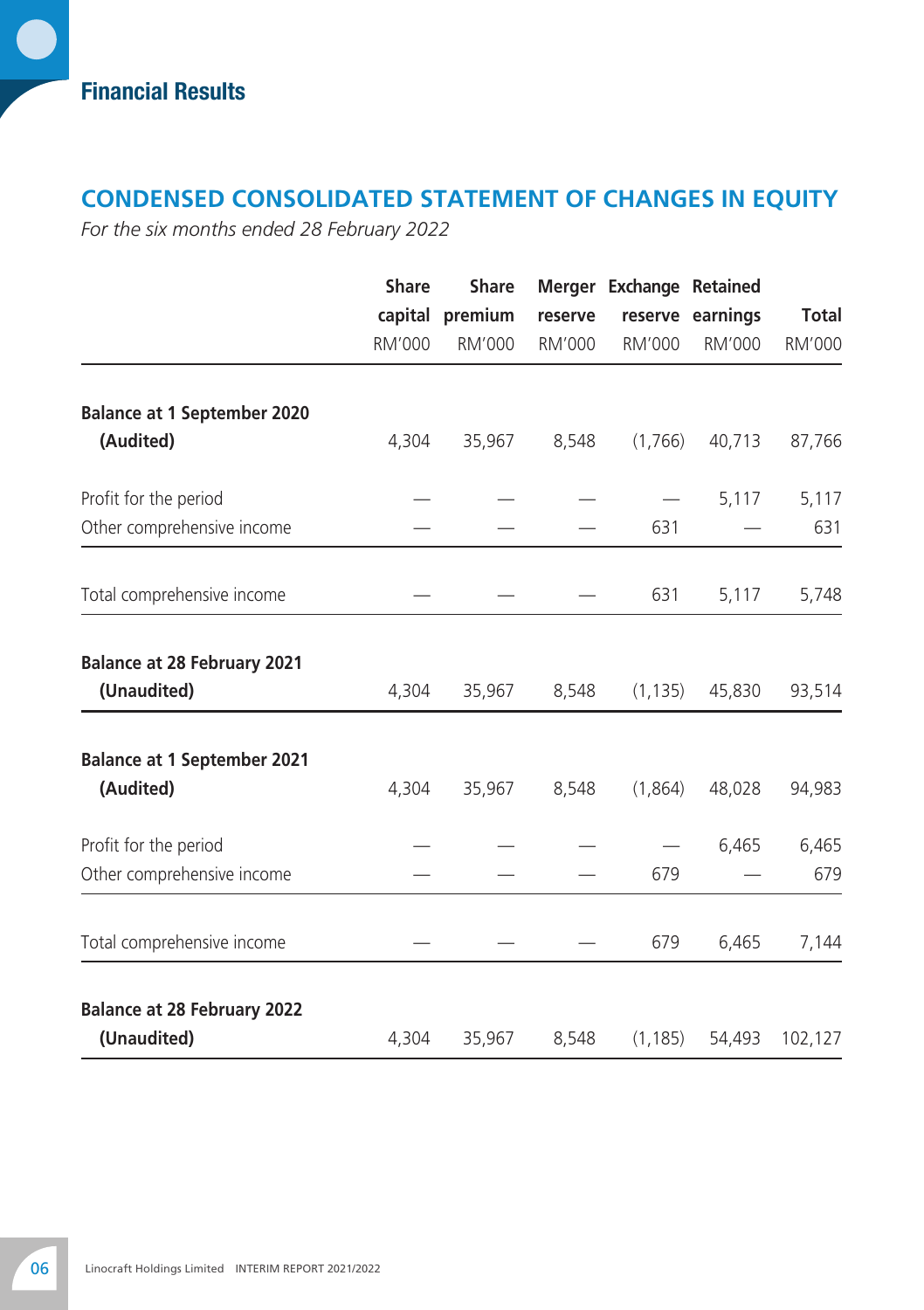# **Condensed Consolidated Statement of Cash Flows**

*For the six months ended 28 February 2022*

|                                                      | Six months ended<br>28 February |                       |  |
|------------------------------------------------------|---------------------------------|-----------------------|--|
|                                                      | 2022<br><b>RM'000</b>           | 2021<br><b>RM'000</b> |  |
| Net cash (used in)/generated from:                   |                                 |                       |  |
| Operating activities                                 | 13,923                          | 23,394                |  |
| Investing activities                                 | (2,074)                         | (2,506)               |  |
| Financing activities                                 | (12, 331)                       | (16, 416)             |  |
| Net (decrease)/increase in cash and cash equivalents | (482)                           | 4,472                 |  |
| Effects of exchange rate changes on cash and         |                                 |                       |  |
| cash equivalents                                     | (1,049)                         | 628                   |  |
| Cash and cash equivalents at beginning of period     | 3,704                           | 14,746                |  |
| Cash and cash equivalents at end of period           | 2,173                           | 19,846                |  |

#### **An analysis of balances of cash and cash equivalents**

|                                           |                       | Six months ended<br>28 February |  |  |
|-------------------------------------------|-----------------------|---------------------------------|--|--|
|                                           | 2022<br><b>RM'000</b> | 2021<br>RM'000                  |  |  |
| Bank and cash balances<br>Bank overdrafts | 15,556<br>(13, 383)   | 24,009<br>(4, 163)              |  |  |
|                                           | 2,173                 | 19,846                          |  |  |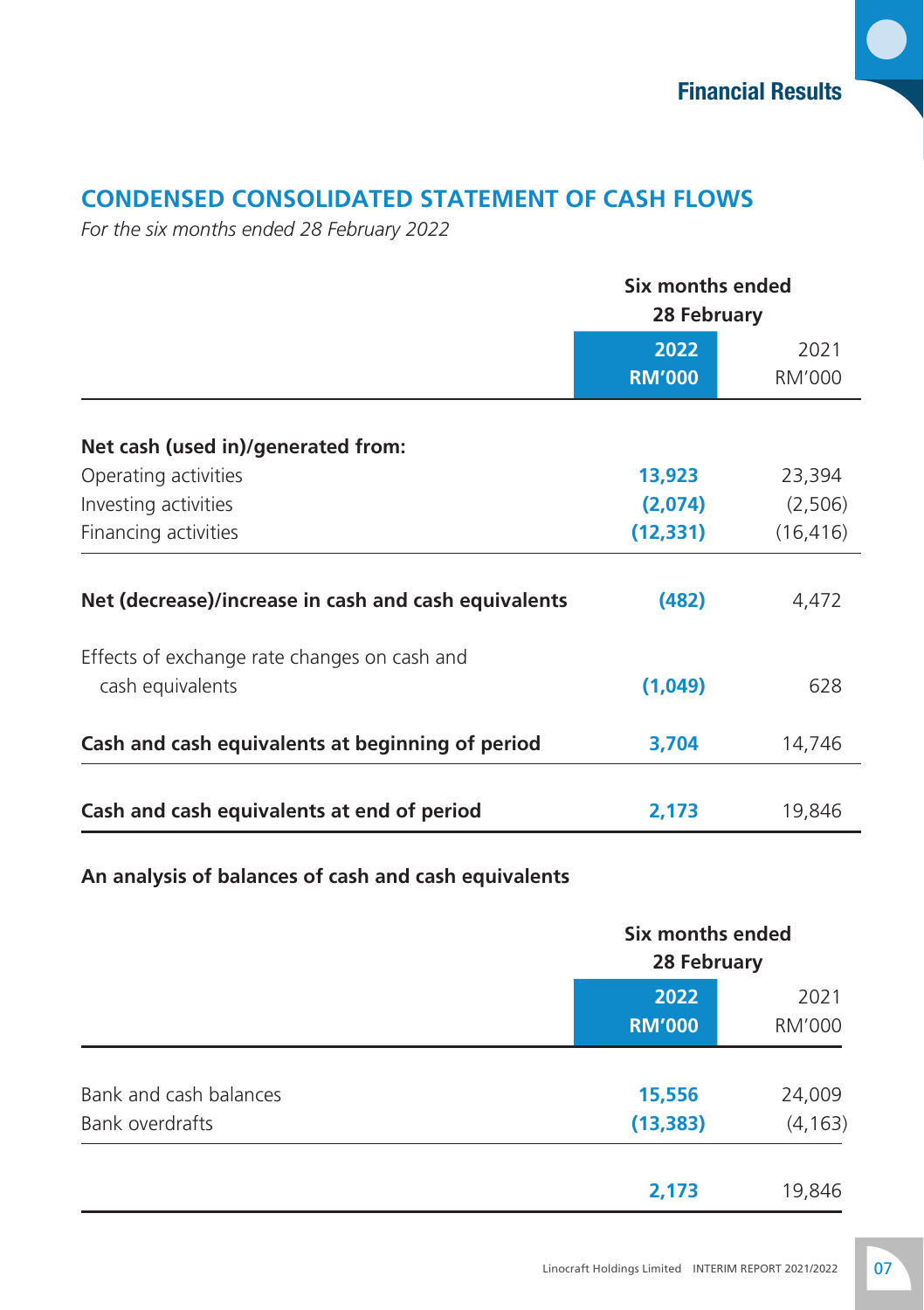# Notes to the Financial Information

#### **1. CORPORATE INFORMATION**

The Company is a limited liability company incorporated in the Cayman Islands on 13 April 2017 under the Companies Law, Cap.22 (Law 3 of 1961, as consolidated and revised) of the Cayman Islands. The address of the Company's registered office is Cricket Square, Hutchins Drive, P.O. Box 2681, Grand Cayman KY1-1111, Cayman Islands. Its principal place of business in Hong Kong and Malaysia are located at Unit 1302, 13/F, West Tower, Shun Tak Centre, 168–200 Connaught Road Central, Central, Hong Kong and Lot 1769, Jalan Belati, Off Jalan Kempas Lama, Taman Perindustrian Maju Jaya, 81300 Johor Bahru, Johor Darul Takzim, Malaysia, respectively.

The shares of the Company (the "**Shares**") was listed on GEM on 15 September 2017 by way of share offer (the "**Share Offer**"). The Group is a well-established integrated offset printing and packaging solutions provider based in Malaysia.

#### **2. BASIS OF PREPARATION AND PRINCIPAL ACCOUNTING POLICIES**

These unaudited condensed financial statements have been prepared in accordance with all applicable Hong Kong Financial Reporting Standards (the "**HKFRSs**") issued by the Hong Kong Institute of Certified Public Accountants ("**HKICPA**") and the applicable disclosure requirements of the GEM Listing Rules. They have been prepared under the historical cost convention.

The functional currency of the Company is Hong Kong dollars ("**HK\$**"), while the unaudited condensed consolidated financial statements are presented in Malaysian Ringgit ("**RM**"), which is the functional currency of the Company's major subsidiaries. The Directors consider that it is more appropriate to adopt RM as the Group's and the Company's presentation currency. All values are rounded to the nearest thousand except when otherwise indicated.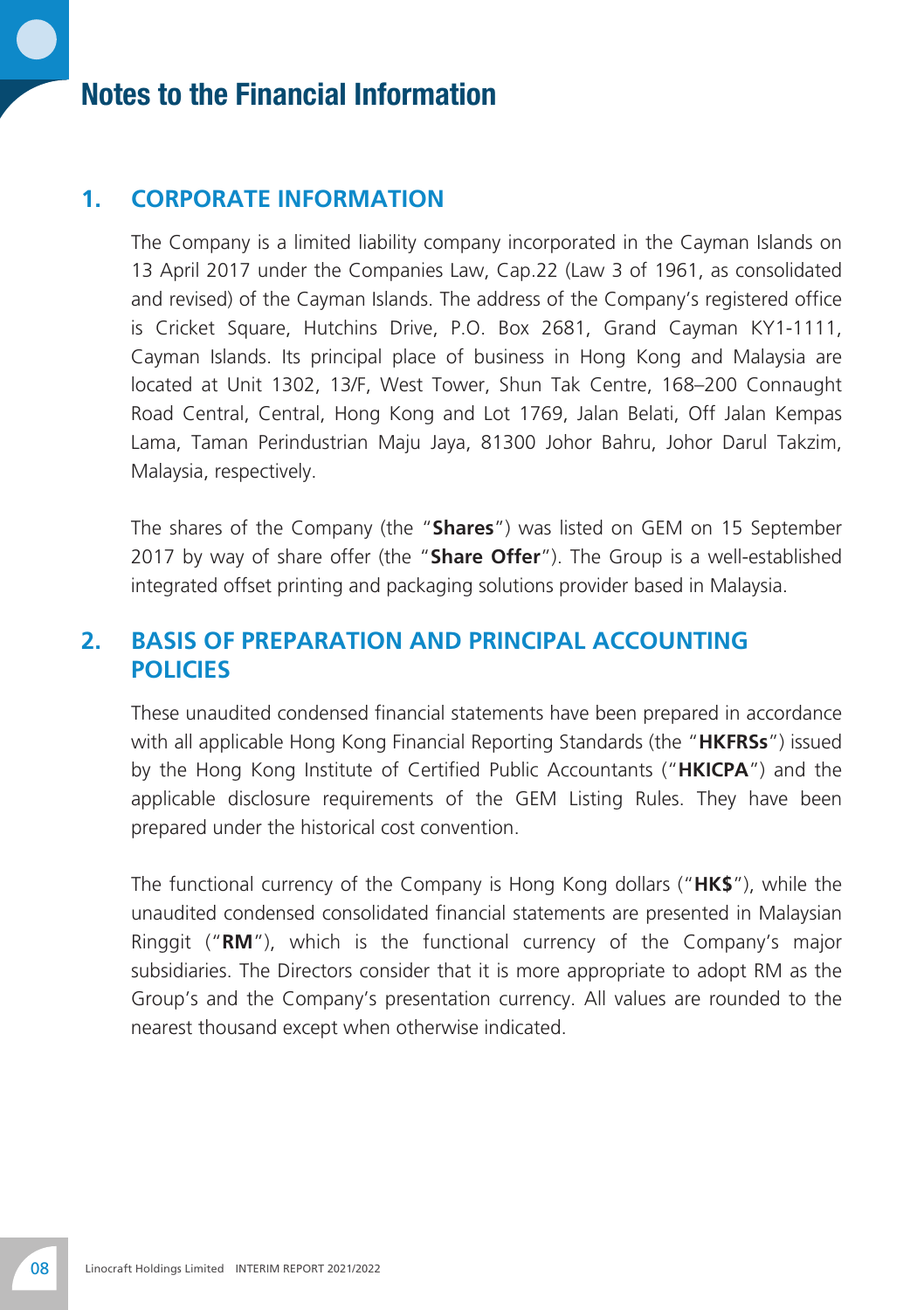# **2. BASIS OF PREPARATION AND PRINCIPAL ACCOUNTING POLICIES (Continued)**

Inter-company transactions and balances between group companies together with unrealised profits are eliminated in full in preparing the consolidated financial statements. Unrealised losses are also eliminated unless the transaction provides evidence of impairment on the asset transferred, in which case the loss is recognised in profit or loss.

The unaudited condensed financial statements do not include all the information and disclosures required in the annual financial statements and thereby should be read in conjunction with the annual financial statements for the year ended 31 August 2021 ("**2021 Financial Statements**") which have been prepared in accordance with the accounting policies which conforms to the HKFRSs.

# **Adoption of new or revised HKFRSs**

In the current period, the Group has applied all the amendments to HKFRSs issued by the HKICPA that are relevant to its operations and effective for the Group's financial period beginning on 1 September 2021. The adoption of these amendments to HKFRSs had no material effect on the results and financial position of the Group and/or disclosures set out in these unaudited condensed consolidated financial statements for the current and/or prior accounting periods.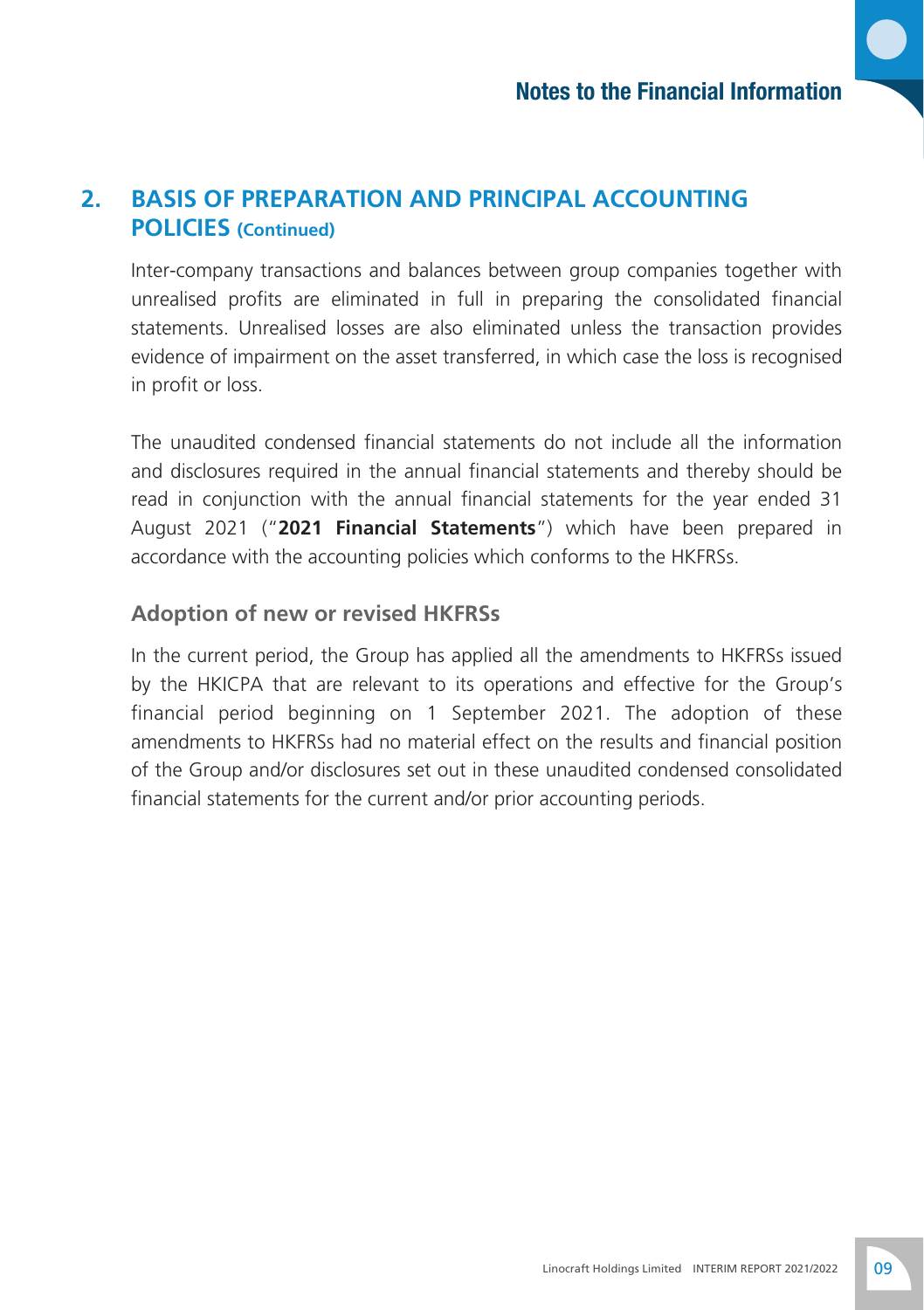#### **2. BASIS OF PREPARATION AND PRINCIPAL ACCOUNTING POLICIES (Continued)**

**Adoption of new or revised HKFRSs (Continued)**

New or revised HKFRSs that have been issued but are not yet effective The following new/revised HKFRSs, potentially relevant to the Group's financial statements, have been issued, but are not yet effective and have not been early adopted by the Group.

| Amendments to HKAS 37             | Onerous Contracts — Cost of Fulfilling a Contract <sup>1</sup>             |
|-----------------------------------|----------------------------------------------------------------------------|
| Annual Improvements to            | Amendments to HKFRS 1 Frist-time Adoption of                               |
| HKFRSs 2018-2020 Cycle            | International Financial Reporting Standards,                               |
|                                   | HKFRS 9 Financial Instruments, Illustrative                                |
|                                   | Examples accompanying HKFRS 16 Leases, HKAS<br>41 Agriculture <sup>1</sup> |
| Amendments to HKFRS 3             | Reference to be the Conceptual Framework <sup>2</sup>                      |
| Amendments to HKAS 1 and          | Classification of Liabilities as Current or Non-current                    |
| HK Interpretation 5 (2020)        | and Presentation of Financial Statements —                                 |
|                                   | Classification by the Borrower of a Term Loan                              |
|                                   | that Contains a Repayment on Demand Clause <sup>2</sup>                    |
| Amendments to HKAS 1 and          | Disclosure of Accounting Policies <sup>3</sup>                             |
| <b>HKFRS Practice Statement 2</b> |                                                                            |
| Amendments to HKAS 8              | Definition of Accounting Estimates <sup>3</sup>                            |
| Amendments to HKAS 12             | Deferred Tax related to Assets and Liabilities arising                     |
|                                   | from a Single Transaction <sup>3</sup>                                     |
| Amendments to HKFRS 17            | Insurance Contracts <sup>3</sup>                                           |
| Amendments to HKFRS 10 and        | Sale or Contribution of Assets between an Investor                         |
| HKAS <sub>28</sub>                | and its Associate or Joint Venture <sup>4</sup>                            |

- 1 Effective for annual periods beginning on or after 1 January 2022.
- <sup>2</sup> Effective for business combinations for which the date of acquisition is on or after the beginning of the first annual period beginning on or after 1 January 2022.
- 3 Effective for annual periods beginning on or after 1 January 2023.
- <sup>4</sup> The amendments shall be applied prospectively to the sale or contribution of assets occurring in annual periods beginning on or after a date to be determined.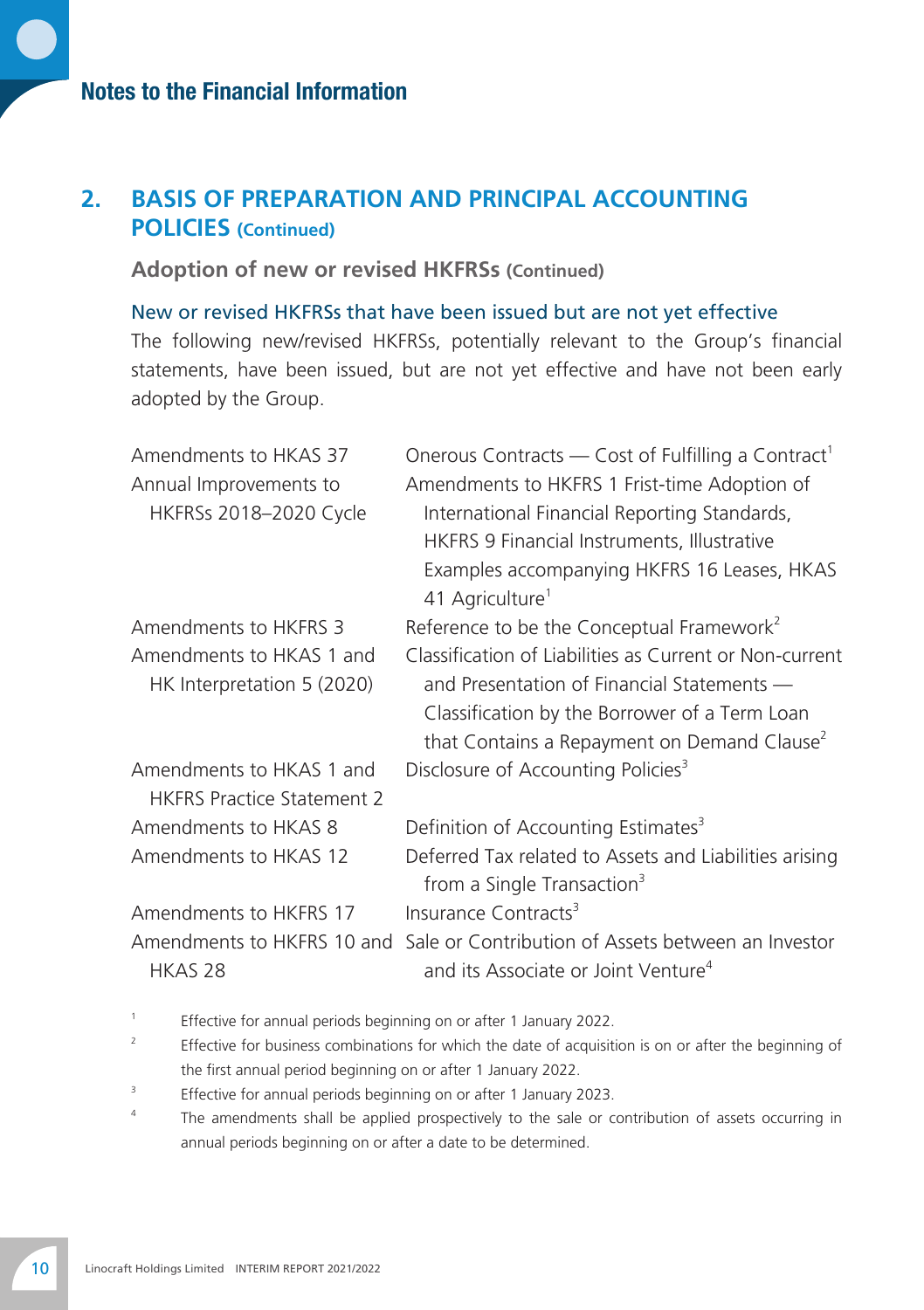#### **2. BASIS OF PREPARATION AND PRINCIPAL ACCOUNTING POLICIES (Continued)**

**Adoption of new or revised HKFRSs (Continued)**

#### New or revised HKFRSs that have been issued but are not yet effective (Continued)

The Directors are currently assessing the possible impact of these new or revised standards on the Group's result and financial position in the first year of application.

Accounting estimates and assumptions are used in the preparation of financial statements. Although these estimates are based on management's best knowledge and judgment of current events and actions, actual results may ultimately different from those estimates and assumptions. In preparing these unaudited condensed consolidated financial statements, the significant judgments made by management in applying the Group's accounting policies and the key sources of estimation uncertainty were the same as those that applied to the 2021 Financial Statements.

#### **3. SEGMENT INFORMATION**

#### **(a) Business segment**

The Group has been operating in one operating and reportable segment, being printing and manufacture of instruction manuals, insert, packaging products and printed paper labels. The chief operating decision maker make decisions based on the historical financial information of the Group prepared in accordance with HKFRS about resources allocation and performance assessment.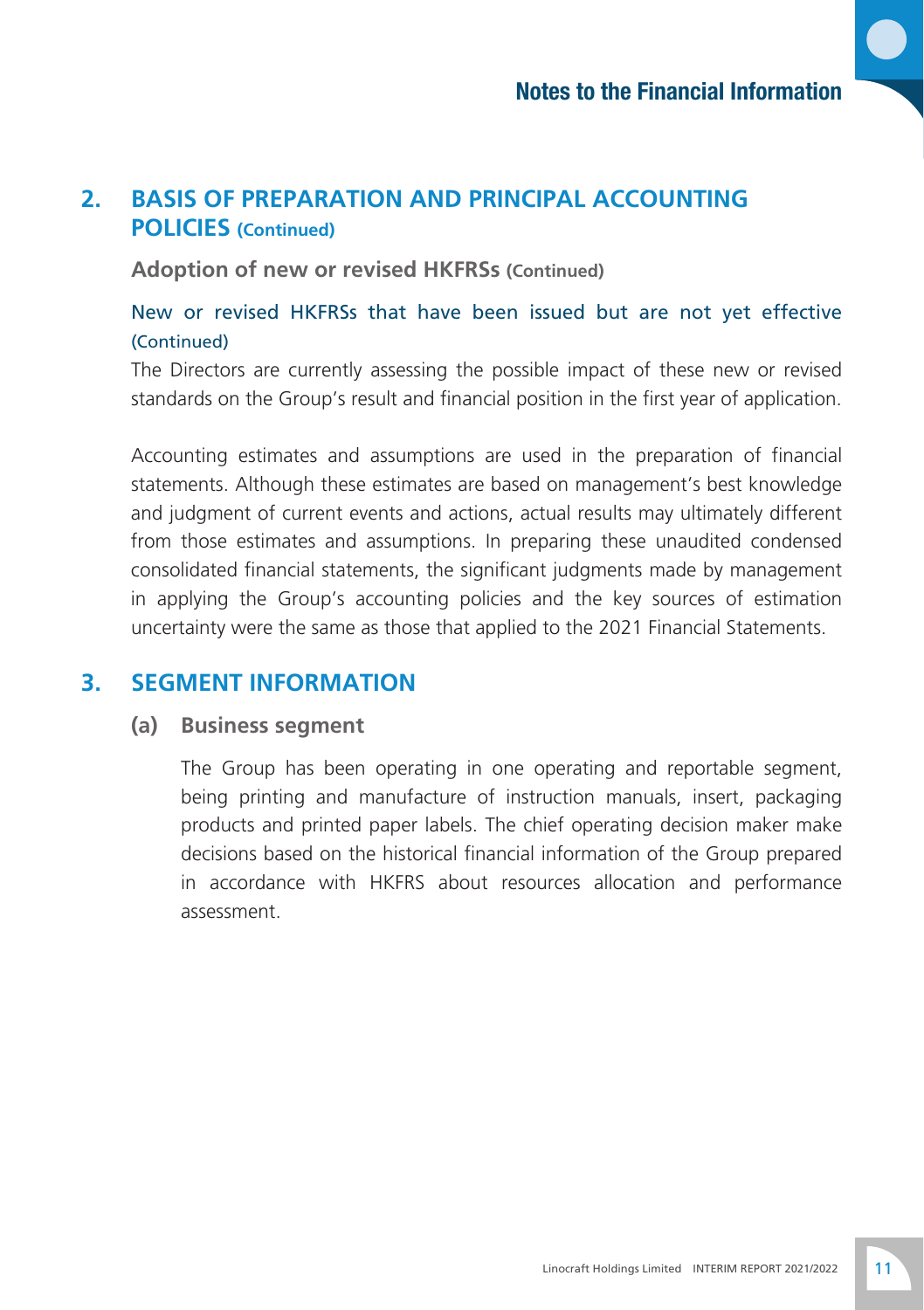#### **3. SEGMENT INFORMATION (Continued)**

#### **(b) Geographic information**

The following table provides an analysis of the Group's revenue from external customers.

|             |               | Three months ended<br>28 February |               | Six months ended<br>28 February |
|-------------|---------------|-----------------------------------|---------------|---------------------------------|
|             | 2022          | 2021                              | 2022          | 2021                            |
|             | (Unaudited)   | (Unaudited)                       | (Unaudited)   | (Unaudited)                     |
|             | <b>RM'000</b> | RM'000                            | <b>RM'000</b> | RM'000                          |
| Malaysia    | 34,392        | 37.064                            | 79,891        | 87,956                          |
| Singapore   | 3,113         | 1.604                             | 5.279         | 3,136                           |
| Philippines | 20.762        | 16,389                            | 48.175        | 37.075                          |
|             | 58,267        | 55,057                            | 133,345       | 128,167                         |

#### **(c) Information about major customers**

Revenue from external customers individually contributing 10% or more of the Group's revenue are as follow:

|            | Three months ended<br>28 February |             | Six months ended<br>28 February |             |
|------------|-----------------------------------|-------------|---------------------------------|-------------|
|            | 2022                              | 2021        | 2022                            | 2021        |
|            | (Unaudited)                       | (Unaudited) | (Unaudited)                     | (Unaudited) |
|            | <b>RM'000</b>                     | RM'000      | <b>RM'000</b>                   | RM'000      |
| Customer A | 3,747                             | 14,107      | 15,697                          | 32,413      |
| Customer B | N/A                               | 5,109       | $N/A*$                          | 14,004      |
| Customer C | 6,506                             | N/A         | 13,852                          | $N/A*$      |
| Customer F | 16,563                            | 16,131      | 39,617                          | 36,472      |

the corresponding customer did not contribute more than 10% of total revenue of the Group during the period.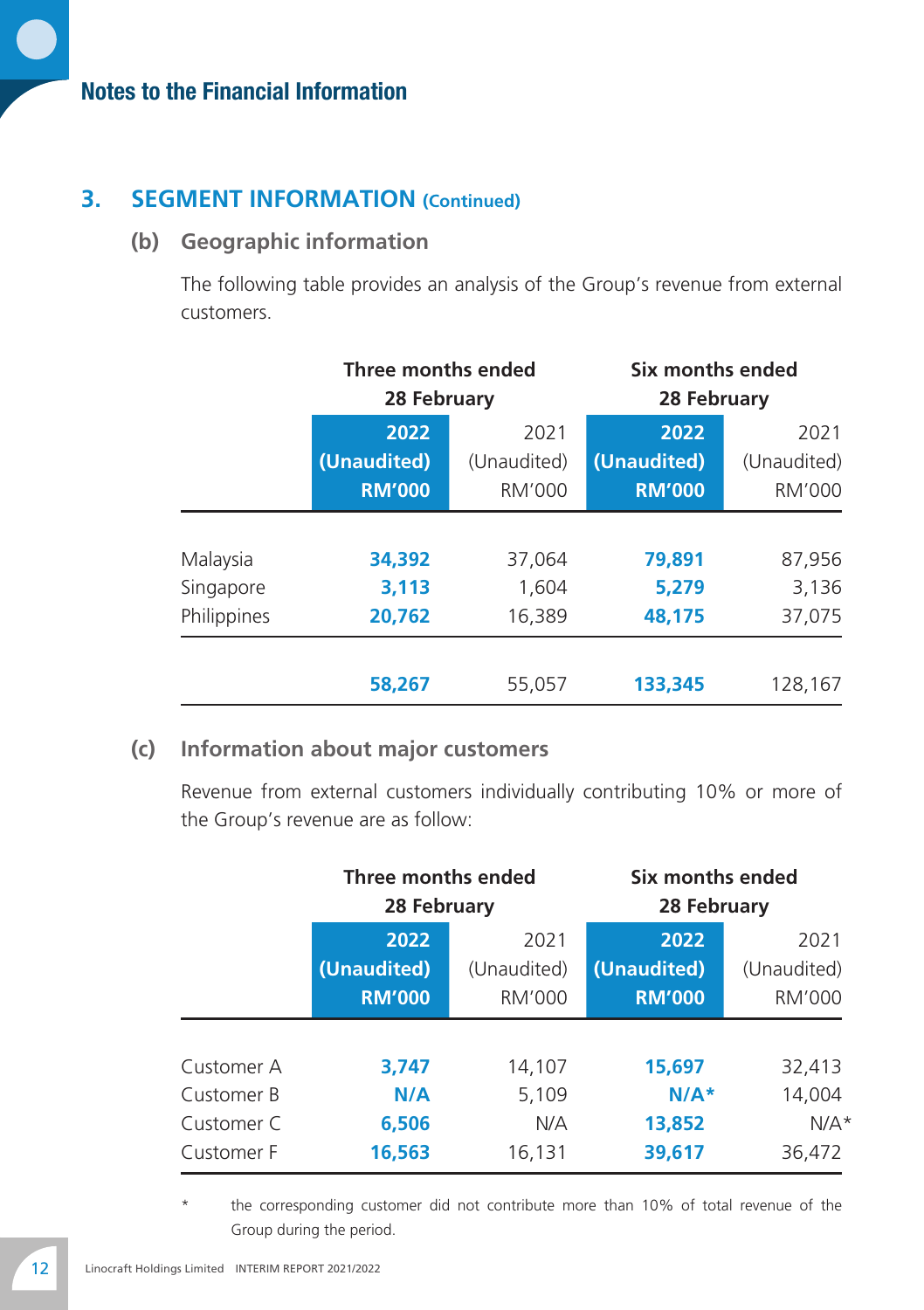#### **4. REVENUE**

An analysis of disaggregation of the Group's revenue from contract with customers are as follows:

|                                                                     | Three months ended<br>28 February    |                                      | Six months ended<br>28 February      |                               |
|---------------------------------------------------------------------|--------------------------------------|--------------------------------------|--------------------------------------|-------------------------------|
|                                                                     | 2022<br>(Unaudited)<br><b>RM'000</b> | 2021<br>(Unaudited)<br><b>RM'000</b> | 2022<br>(Unaudited)<br><b>RM'000</b> | 2021<br>(Unaudited)<br>RM'000 |
| Sales of productions<br>products transferred<br>at a point in time: |                                      |                                      |                                      |                               |
| — Packaging                                                         | 41,765                               | 34,888                               | 93,527                               | 83,162                        |
| — Insert                                                            | 12,005                               | 11,728                               | 28,887                               | 26,188                        |
| — Instruction manual                                                | 4,402                                | 8,434                                | 10,739                               | 18,801                        |
| — Label                                                             | 95                                   | 7                                    | 192                                  | 16                            |
|                                                                     | 58,267                               | 55,057                               | 133,345                              | 128,167                       |

The following table provides information about trade receivables from contracts with customers.

|                      | As at            | As at         |
|----------------------|------------------|---------------|
|                      | 28 February      | 31 August     |
|                      | 2022             | 2021          |
|                      | <b>Unaudited</b> | Audited       |
|                      | <b>RM'000</b>    | <b>RM'000</b> |
|                      |                  |               |
| Receivable (Note 10) | 65,785           | 63,687        |

All sales of goods are for periods of one year or less. As permitted under HKFRS 15, the transaction price allocated to these unsatisfied contracts is not disclosed.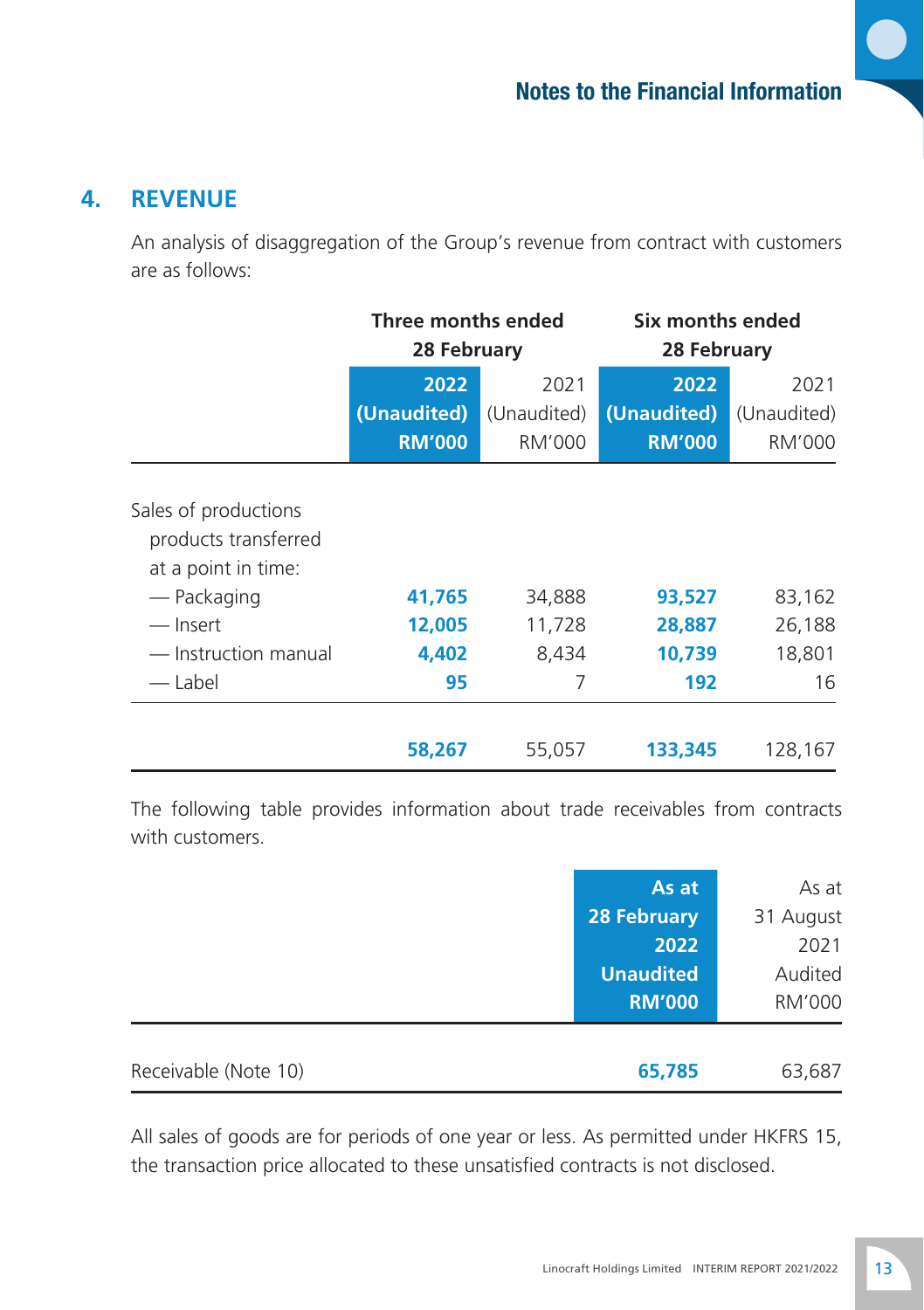# **5. PROFIT BEFORE INCOME TAX EXPENSE**

|                                                                                         | Three months ended<br>28 February |                     | Six months ended<br>28 February |                     |
|-----------------------------------------------------------------------------------------|-----------------------------------|---------------------|---------------------------------|---------------------|
|                                                                                         | 2022<br>(Unaudited)               | 2021<br>(Unaudited) | 2022<br>(Unaudited)             | 2021<br>(Unaudited) |
|                                                                                         | <b>RM'000</b>                     | <b>RM'000</b>       | <b>RM'000</b>                   | <b>RM'000</b>       |
| Profit before income<br>tax expense is<br>arrived at after<br>charging/<br>(crediting): |                                   |                     |                                 |                     |
| Cost of inventories<br>sold $*$<br>Depreciation of<br>property, plant                   | 48,880                            | 44,242              | 107,914                         | 102,549             |
| and equipment<br>Depreciation of                                                        | 1,878                             | 1,612               | 3,743                           | 3,124               |
| right-of-use assets<br>Employee costs                                                   | 2,167<br>11,744                   | 1,834<br>11,191     | 4,221<br>24,514                 | 3,569<br>22,923     |
| The fair value gain<br>on derivative<br>financial                                       |                                   |                     |                                 |                     |
| instruments                                                                             | (19)                              |                     | (238)                           |                     |

For the six months ended 28 February 2022 and 2021, cost of inventories sold comprise approximately RM24.2 million and RM22.1 million relating to employee benefit expenses and depreciation charges, which are also included in the respective total amounts disclosed separately above.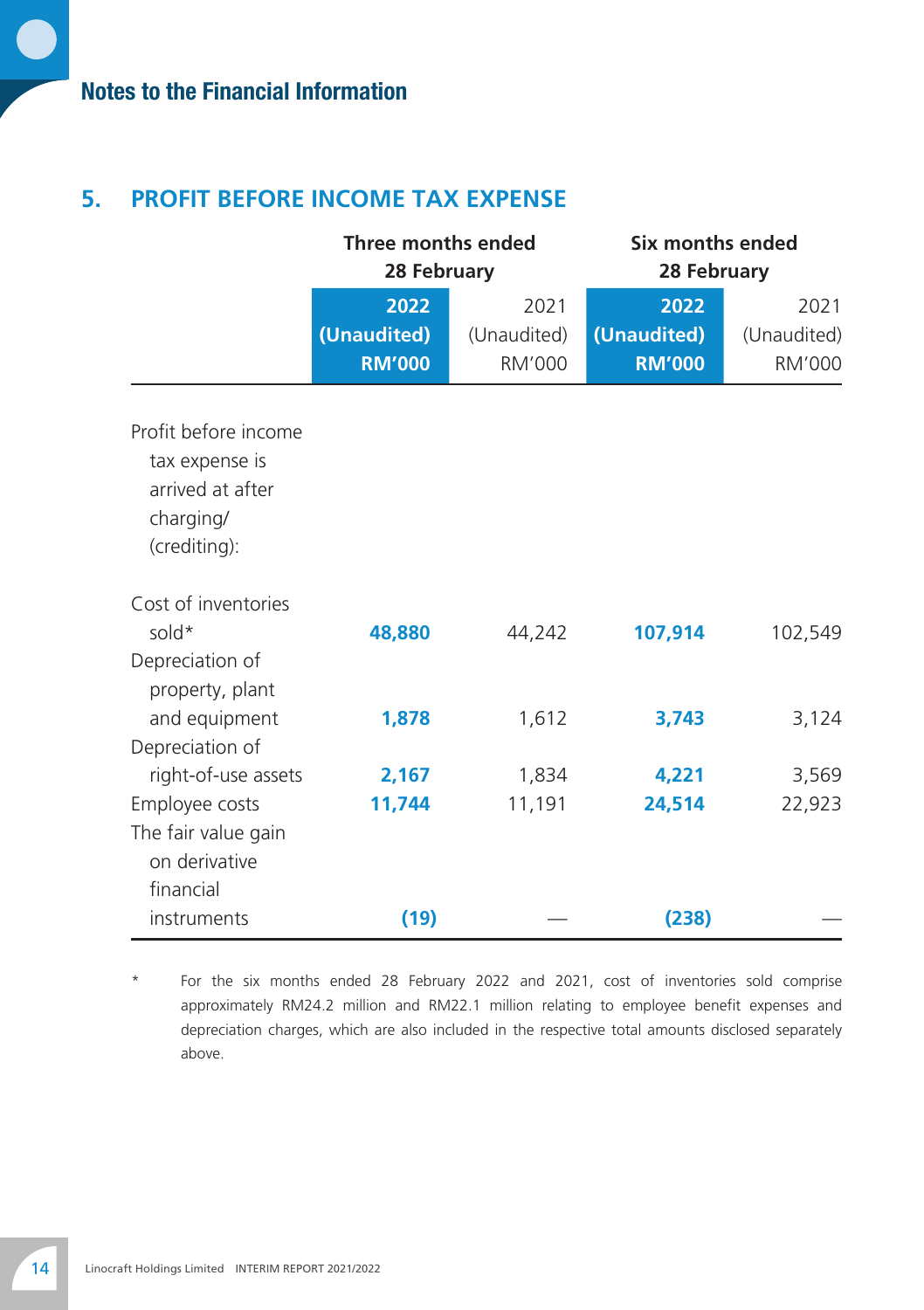#### **6. DIVIDENDS**

The Board does not recommend the payment of interim dividends for the six months ended 28 February 2022 (2021: nil).

#### **7. INCOME TAX EXPENSE**

The amount of income tax expense in the consolidated statements of comprehensive income represents:

|                                                                | Three months ended<br>28 February    |                               | Six months ended<br>28 February      |                                      |
|----------------------------------------------------------------|--------------------------------------|-------------------------------|--------------------------------------|--------------------------------------|
|                                                                | 2022<br>(Unaudited)<br><b>RM'000</b> | 2021<br>(Unaudited)<br>RM'000 | 2022<br>(Unaudited)<br><b>RM'000</b> | 2021<br>(Unaudited)<br><b>RM'000</b> |
| Current tax $-$<br>Corporate income<br>tax<br>— charge for the |                                      |                               |                                      |                                      |
| period                                                         | 300                                  | 273                           | 1,400                                | 607                                  |
| Deferred tax                                                   |                                      |                               |                                      |                                      |
| Income tax expense                                             | 300                                  | 273                           | 1,400                                | 607                                  |

The Company was incorporated in the Cayman Islands that is tax-exempted as no business is carried out in the Cayman Islands under the laws of the Cayman Islands.

Hong Kong profits tax is calculated at tiered rates of 8.25% on the first HK\$2 million and 16.5% for the remainder (2021: 16.5%) on the estimated assessable profits of subsidiaries operating in Hong Kong for the six months ended 28 February 2022 and 2021. Taxes on profits assessable elsewhere have been calculated at the prevailing tax rates in the countries/jurisdictions in which the Group operates.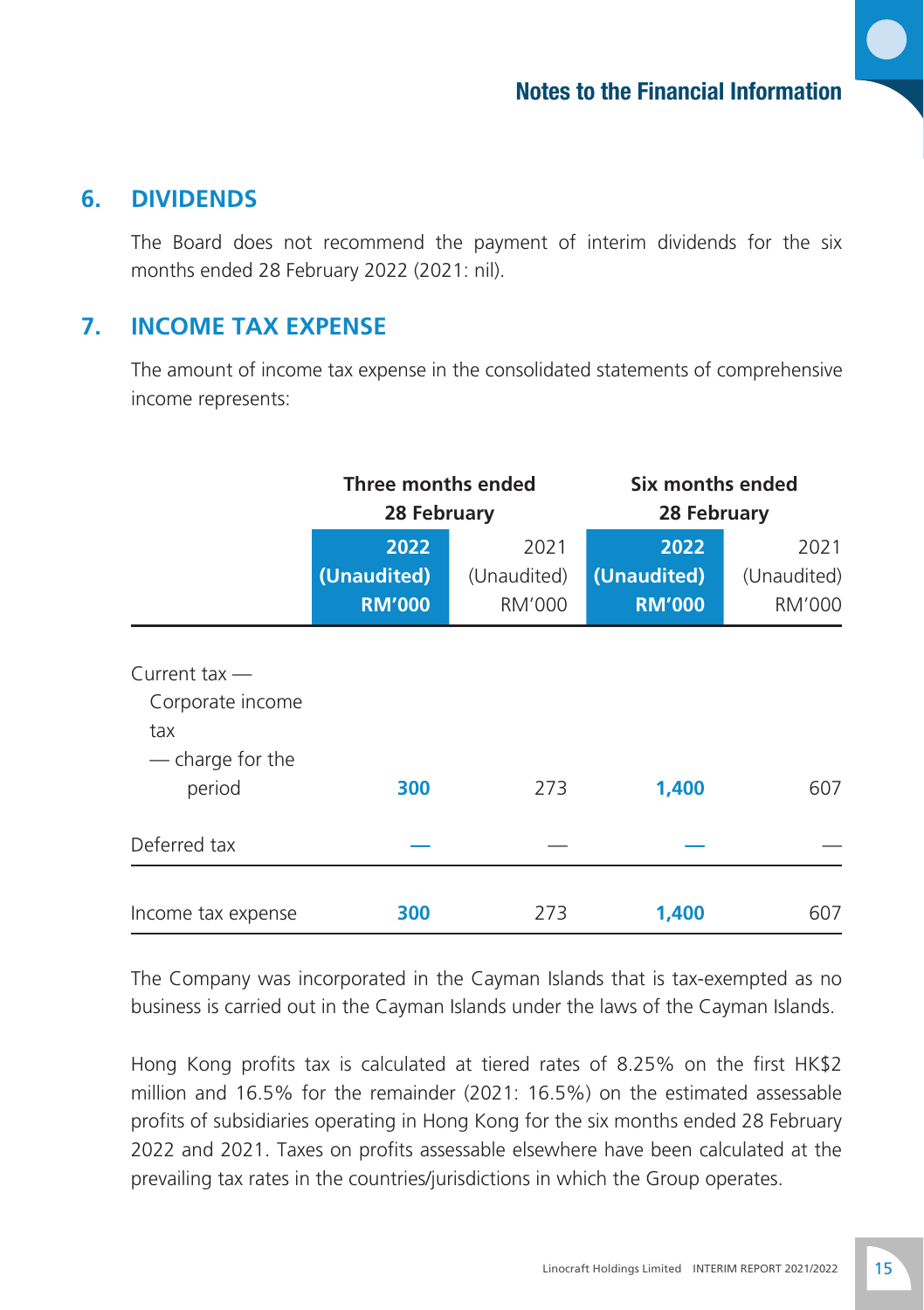#### Notes to the Financial Information

#### **7. INCOME TAX EXPENSE (Continued)**

Corporate income tax in Malaysia is calculated at the statutory rate of 24% (2021: 24%) of the estimated taxable profit for the six months ended 28 February 2022.

Companies in Malaysia with a paid up capital of RM2,500,000 and below can enjoy lower corporate tax rate in Malaysia of 17% (2021: 17%) on the first RM600,000 (2021: RM600,000) taxable profit and remaining balance of the estimated taxable profit at tax rate of 24% (2021: 24%).

Subsidiary located in the Philippines was subject to Philippines income tax at the rate of 30% (2021: 30%) on the estimated taxable income during the six months ended 28 February 2022. Starting from the fourth taxable year after the year the business operations commenced, entities incorporated in the Philippines are required to pay tax equivalent to the higher of 30% (2021: 30%) regular corporate income tax ("**RCIT**") on taxable income and the 2% (2021: 2%) minimum corporate income tax ("**MCIT**") on gross income. Gross income is equivalent to revenue less direct costs. Any excess of the MCIT over RCIT can be carried forward and credited against RCIT for three succeeding taxable years.

#### **8. EARNINGS PER SHARE**

The calculation of earnings per Share is based on the earnings attributable to owners of the Company and the weighted average number of ordinary Shares in issue during the respective periods.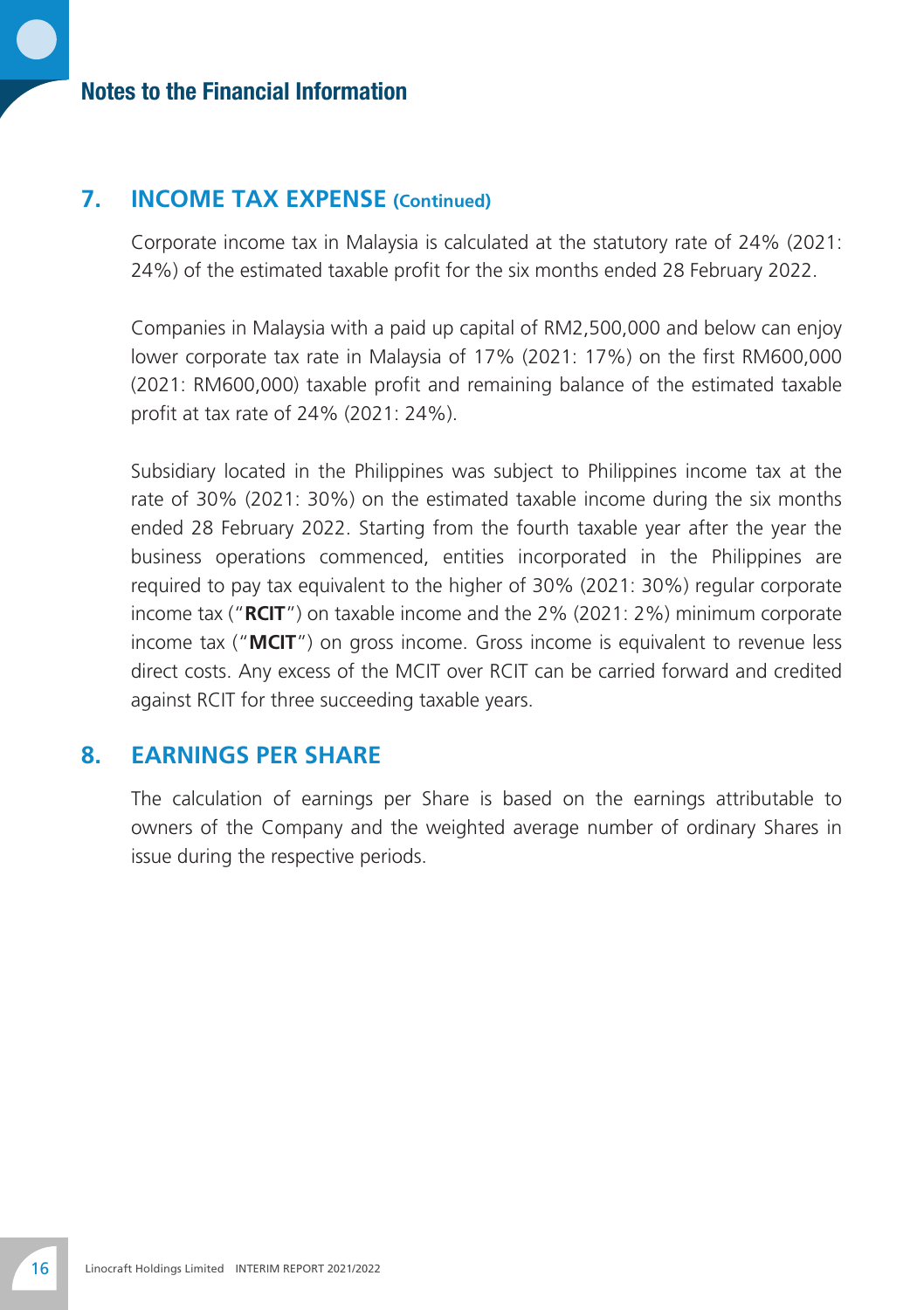#### **8. EARNINGS PER SHARE (Continued)**

The calculation on basic and diluted earnings per Share is based on the following information:

|                                                                                         | Three months ended<br>28 February    |                               |                                      |                               | Six months ended<br>28 February |  |
|-----------------------------------------------------------------------------------------|--------------------------------------|-------------------------------|--------------------------------------|-------------------------------|---------------------------------|--|
|                                                                                         | 2022<br>(Unaudited)<br><b>RM'000</b> | 2021<br>(Unaudited)<br>RM'000 | 2022<br>(Unaudited)<br><b>RM'000</b> | 2021<br>(Unaudited)<br>RM'000 |                                 |  |
| <b>Earnings</b><br>Profit for the period<br>attributable to<br>owners of the            |                                      |                               |                                      |                               |                                 |  |
| Company                                                                                 | 915                                  | 1,198                         | 6,465                                | 5,117                         |                                 |  |
|                                                                                         |                                      | <b>Number of Shares</b>       |                                      |                               |                                 |  |
| <b>Shares</b><br>Weighted average<br>number of Shares<br>in issue during<br>the periods | 800,000,000                          | 800,000,000                   | 800,000,000                          | 800,000,000                   |                                 |  |

Diluted earnings per Share were the same as the basic earnings per Share as the Group had no dilutive potential Shares during the six months ended 28 February 2022 and 2021.

#### **9. PROPERTY, PLANT AND EQUIPMENT**

During the six months ended 28 February 2022, the Group acquired items of property, plant and equipment with cost of approximately RM4.3 million (2021: approximately RM5.4 million) and transferred property, plant and equipment to right-of-use assets with carrying amount of approximately RM4.4 million. Items of plant and machinery with a net book value of RM0.01 million were disposed of during the six months ended 28 February 2022 (2021: nil).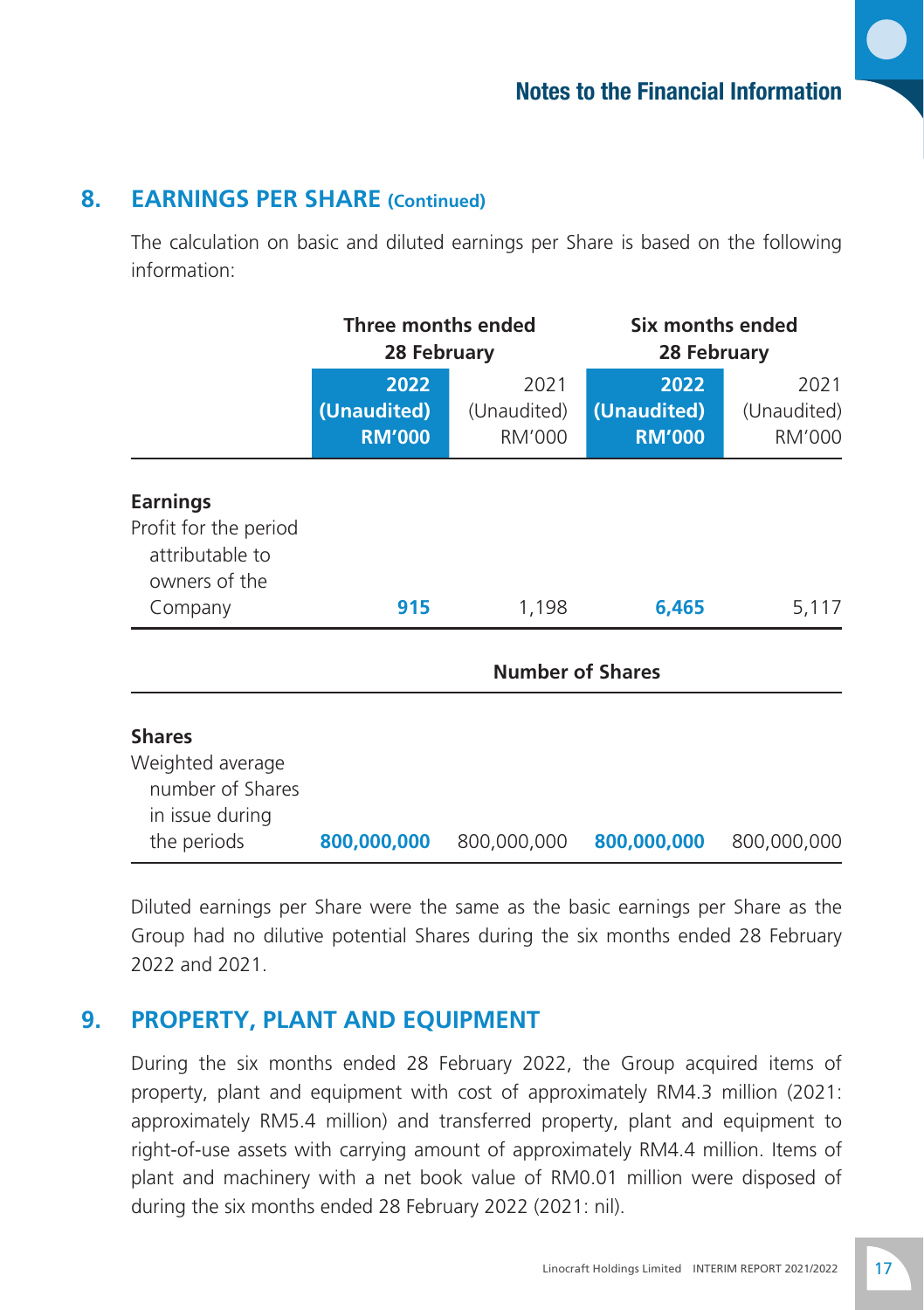#### **10. TRADE RECEIVABLES AND OTHER RECEIVABLES**

Trade receivables are trade debtors (net of impairment losses) with the following aging analysis, based on invoice dates, as at 28 February 2022 and 31 August 2021:

|                         | As at              | As at         |
|-------------------------|--------------------|---------------|
|                         | <b>28 February</b> | 31 August     |
|                         | 2022               | 2021          |
|                         | <b>Unaudited</b>   | Audited       |
|                         | <b>RM'000</b>      | <b>RM'000</b> |
|                         |                    |               |
| Within 1 month          | 17,035             | 20,193        |
| 1 to 2 months           | 22,459             | 20,801        |
| 2 to 3 months           | 19,137             | 18,067        |
| Over 3 months           | 7,154              | 4,626         |
|                         | 65,785             | 63,687        |
| Deposit and prepayments | 14,106             | 9,893         |
| Loan and advances       | 254                | 486           |
|                         | 80,145             | 74,066        |

The Group usually grants credit period ranging from 0 to 90 days (31 August 2021: 0 to 90 days) to its trade customers.

At the end of each of the reporting periods, the Group reviews trade receivables for evidence of impairment on both individual and collective basis. The provision of expected credit losses ("**ECL**") for receivables is recognised based on the credit history of its customers, indication of financial difficulties, default in payments, and current market conditions. Based on the impairment assessment, no impairment loss has been recognized for the six months ended 28 February 2022 and 2021. The Group did not hold any collateral as security or other credit enhancement over the trade receivables.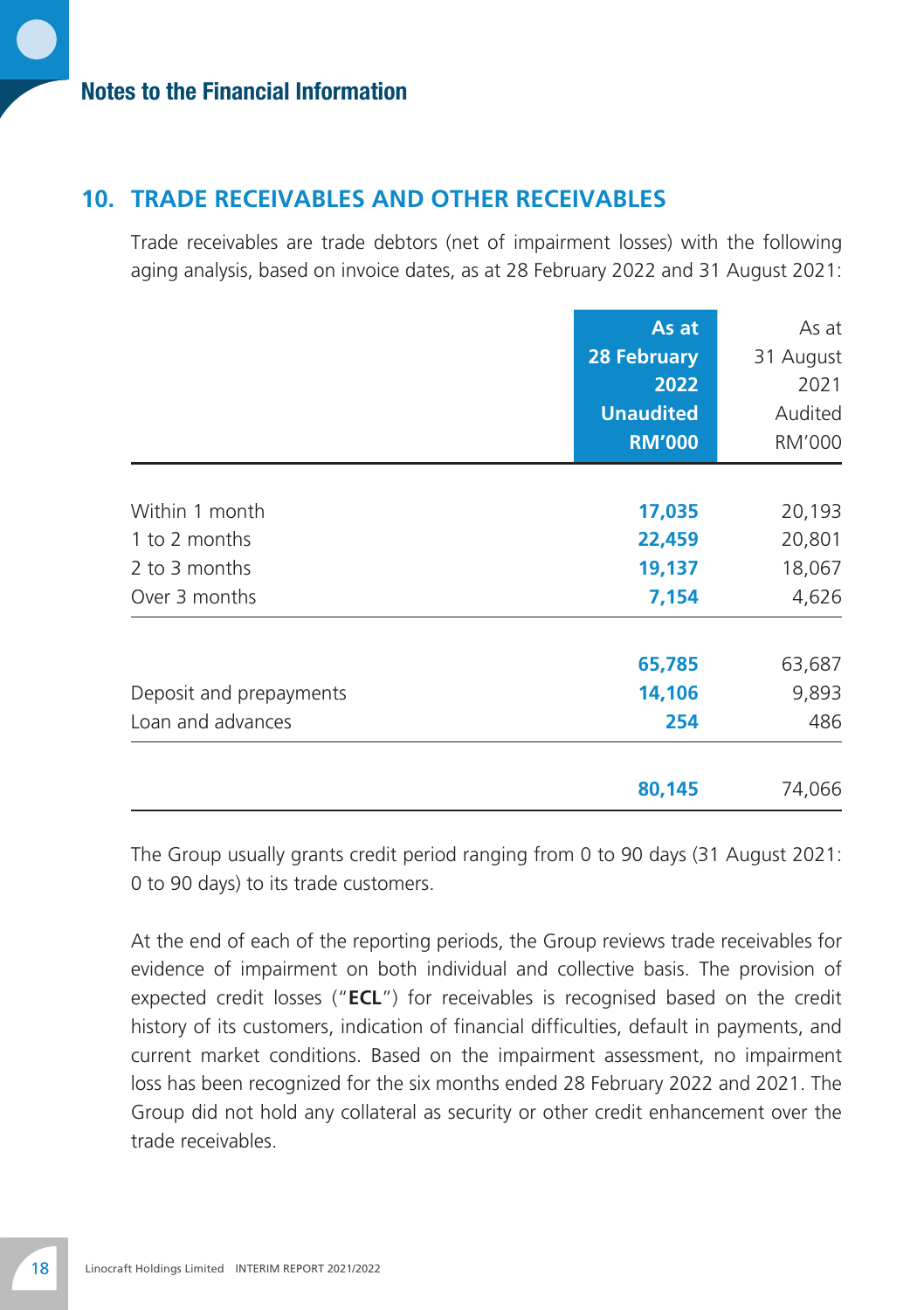# **11. TRADE PAYABLES AND OTHER PAYABLES**

Trade payables are non-interest bearing. The Group is normally granted credit terms ranging from 0 to 90 days from the invoice date.

Included in trade payables are trade creditors with the following aging analysis, based on invoice dates, as at 28 February 2022 and 31 August 2021:

|                                               | As at<br><b>28 February</b><br>2022<br><b>RM'000</b> | As at<br>31 August<br>2021<br>RM'000 |
|-----------------------------------------------|------------------------------------------------------|--------------------------------------|
|                                               |                                                      |                                      |
| Current or less than 1 month                  | 7,167                                                | 8,082                                |
| 1 to 3 months                                 | 7,208                                                | 8,794                                |
| More than 3 months but less than 12 months    | 5,590                                                | 5,533                                |
| More than 12 months                           | 687                                                  | 1,182                                |
|                                               | 20,652                                               | 23,591                               |
| Other payables, accruals and deposit received | 12,233                                               | 14,039                               |
|                                               | 32,885                                               | 37,630                               |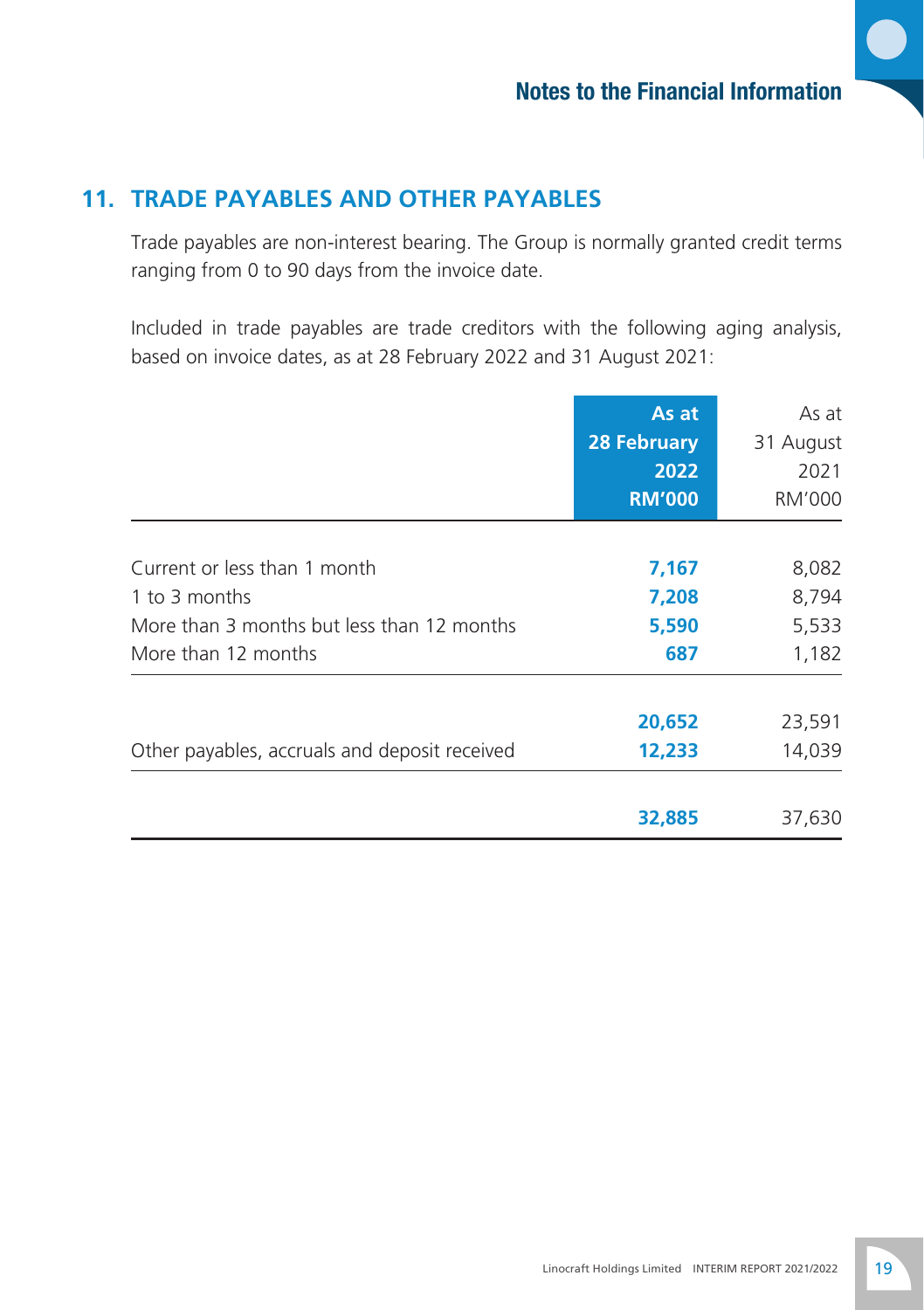# Notes to the Financial Information

# **12. SHARE CAPITAL**

|                                                 | <b>Number</b> |        |          |
|-------------------------------------------------|---------------|--------|----------|
|                                                 | of Shares     | Amount | Amount   |
|                                                 |               | RM'000 | HK\$'000 |
|                                                 |               |        |          |
| Ordinary Shares of HK\$0.01 each<br>Authorised: |               |        |          |
| At 1 September 2020 and                         |               |        |          |
| 28 February 2021                                | 5,000,000,000 | 27,284 | 50,000   |
|                                                 |               |        |          |
| At 1 September 2021 and                         |               |        |          |
| 28 February 2022                                | 5,000,000,000 | 27,284 | 50,000   |
|                                                 |               |        |          |
|                                                 | <b>Number</b> |        |          |
|                                                 | of Shares     | Amount | Amount   |
|                                                 |               |        |          |
|                                                 |               | RM'000 | HK\$'000 |
|                                                 |               |        |          |
| Issued and fully paid:                          |               |        |          |
| At 1 September 2020 and                         |               |        |          |
| 28 February 2021                                | 800,000,000   | 4,304  | 8,000    |
| As 1 September 2021 and                         |               |        |          |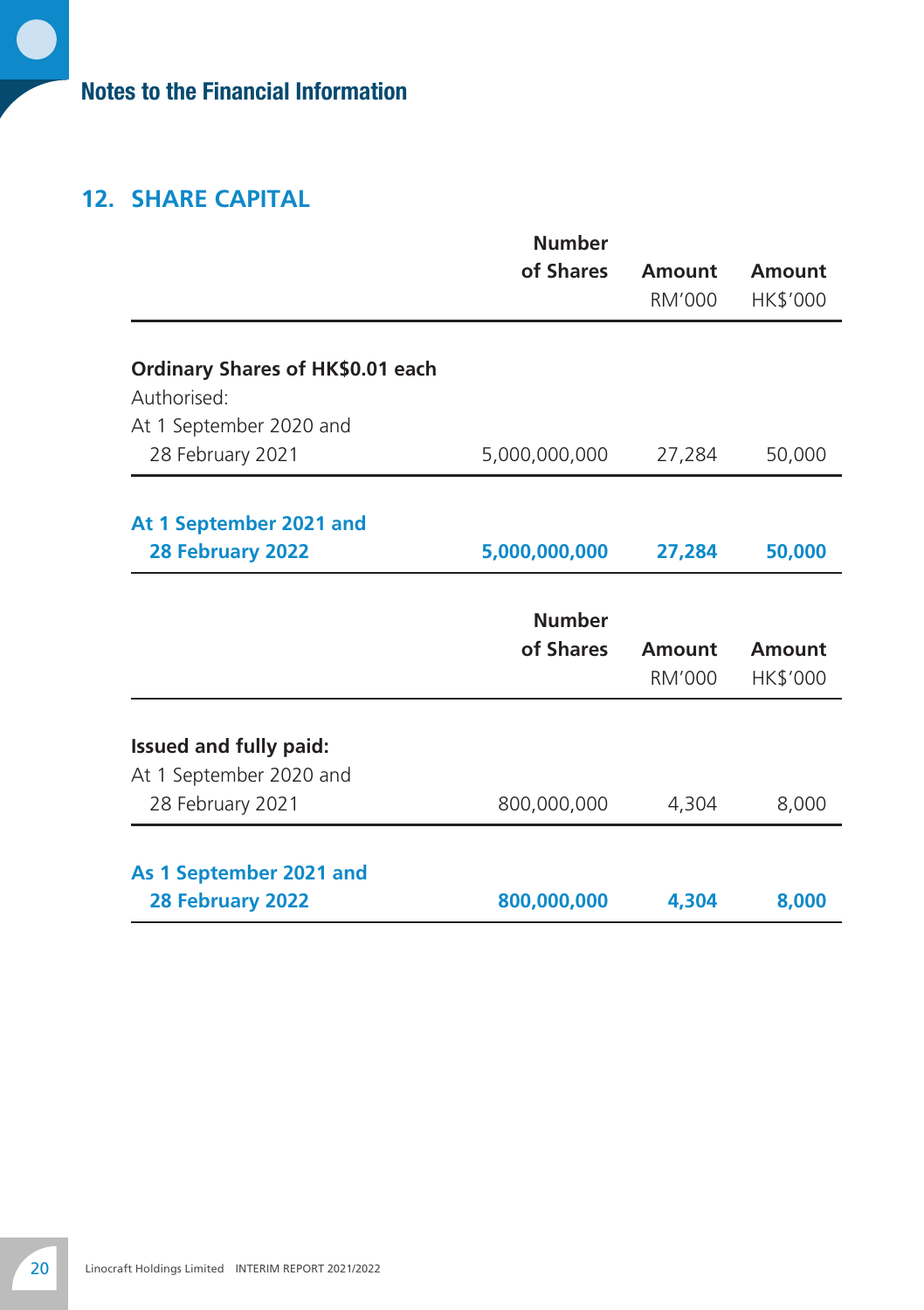# **13. Capital Commitments**

|                                     | As at              | As at     |
|-------------------------------------|--------------------|-----------|
|                                     | <b>28 February</b> | 31 August |
|                                     | 2022               | 2021      |
|                                     | <b>RM'000</b>      | RM'000    |
| Commitments for the acquisition of: |                    |           |
| Investment property                 |                    | 1,517     |
| Property, plant and equipment       | 352                |           |
|                                     | 352                | 1.517     |

# **14. RELATED PARTY TRANSACTIONS**

(a) The remuneration of executive Directors during the periods were as follows:

|                                                                   | Six months ended<br>28 February |                |
|-------------------------------------------------------------------|---------------------------------|----------------|
|                                                                   | 2022<br><b>RM'000</b>           | 2021<br>RM'000 |
| Wages and salaries<br>Contribution to retirement benefits schemes | 3,128<br>192                    | 2,378<br>160   |
|                                                                   | 3,320                           | 2,538          |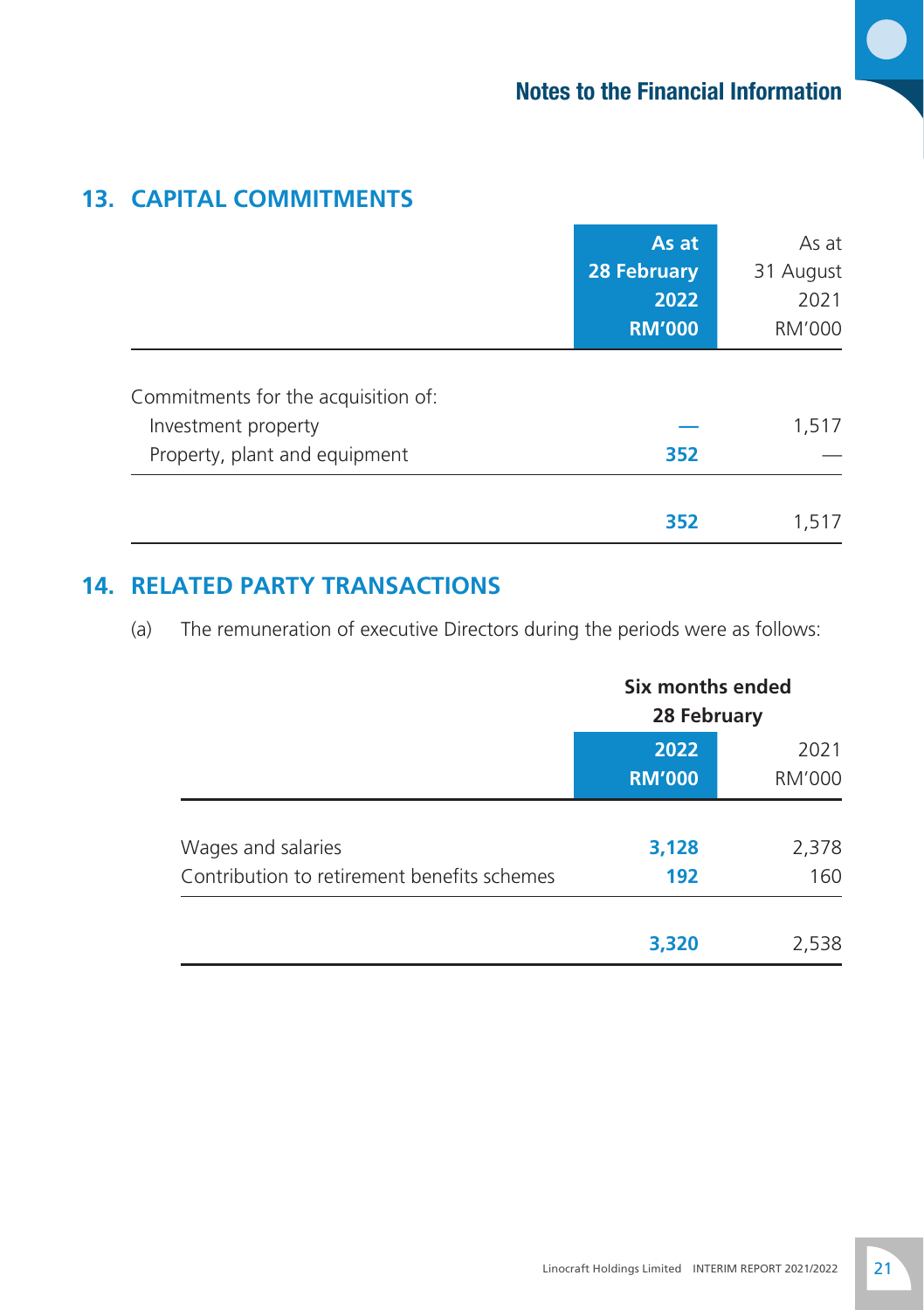#### **14. RELATED PARTY TRANSACTIONS (Continued)**

(b) During the periods, the Group entered into the following transactions with related parties:

| <b>Related party</b><br>relationship                                                                          | Common<br>director | Interest                                          | Name/<br>Company name                                        | Type of<br>transaction                                               | Six months ended<br>28 February |                |
|---------------------------------------------------------------------------------------------------------------|--------------------|---------------------------------------------------|--------------------------------------------------------------|----------------------------------------------------------------------|---------------------------------|----------------|
|                                                                                                               |                    |                                                   |                                                              |                                                                      | 2022<br><b>RM'000</b>           | 2021<br>RM'000 |
| An entity controlled Mr. Ong<br>by Mr. Ong<br>Yoong Nyock<br>("Mr. Onq")                                      |                    | 84%                                               | TIONG NAM<br><b>LOGISTICS</b><br>SOLUTIONS SDN<br><b>BHD</b> | (a) Transportation<br>fees paid to a<br>related company              | 1,368                           | 1,583          |
| An entity controlled Chua Sui Keng<br>by Chua Sui<br>Keng, a director<br>of Linocraft<br>Printers Sdn.<br>Bhd |                    | 25%                                               | <b>GF EQUIPMENT</b><br><b>RENTAL SDN</b><br><b>BHD</b>       | (b) Rental expenses<br>of equipments<br>paid to related<br>companies | 325                             | 526            |
| Joint venture                                                                                                 | Tan Woon Chay      | 50% hold by<br>Linocraft<br>Printers Sdn.<br>Bhd. | Linocraft Singapore (c) Purchases from<br>Pte. Ltd.          | the Group                                                            | 836                             | 972            |

#### **15. EVENTS AFTER THE REPORTING PERIOD**

The COVID-19 pandemic (the "**Pandemic**") since early 2020 has impacted the global business and economic environment. The overall financial effect on the Group in the coming financial year cannot be reasonably estimated for the time being as the pandemic is still continuing. The Group will be watchful of the development and continue to evaluate its impacts on the business, financial position, cash flows and financial performance of the Group.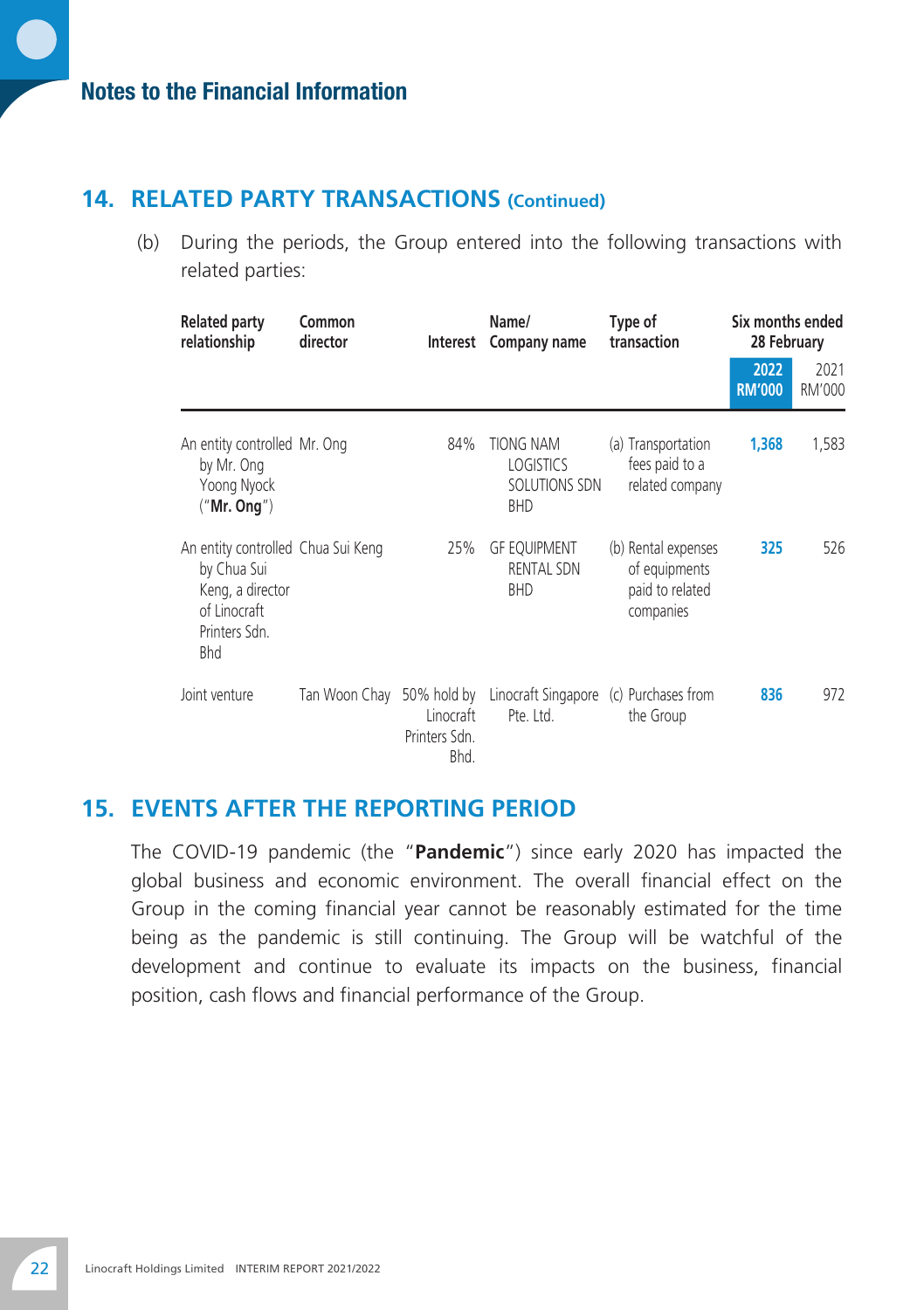#### **BUSINESS REVIEW**

Our Group is a well-established integrated offset printing and packaging solutions provider in Malaysia with more than 49 years of experience. Moreover, the Group has also set foot in the Philippines in June 2016 to set up our printing and packaging production line to better serve our customers in the region.

We principally provide offset printing services and packaging boxes, instruction manuals and inserts to our customers. We continue to focus on strengthening our market position in the offset printing and packaging industry.

Our Group offers a wide range of packaging products to meet our customers' packaging needs. These products can be broadly categorised into (i) packaging; (ii) inserts; (iii) instruction manuals; and (iv) labels.

The following table sets forth the details of our Group's revenue by types of products for the six months ended 28 February 2022 and 2021:

|                               | Six months ended<br>28 February |       |                     |       |
|-------------------------------|---------------------------------|-------|---------------------|-------|
|                               | 2022<br>(Unaudited)             |       | 2021<br>(Unaudited) |       |
|                               | <b>RM'000</b>                   | %     | <b>RM'000</b>       | $\%$  |
| Sales of production products: |                                 |       |                     |       |
| — Packaging                   | 93,527                          | 70.1  | 83,162              | 64.9  |
| — Inserts                     | 28,887                          | 21.7  | 26,188              | 20.4  |
| — Instruction manuals         | 10,739                          | 8.1   | 18,801              | 14.6  |
| — Labels                      | 192                             | 0.1   | 16                  | 0.1   |
|                               | 133,345                         | 100.0 | 128,167             | 100.0 |

Our Group's total revenue amounted to approximately RM133.3 million and RM128.2 million for the six months ended 28 February 2022 and 2021 respectively. Approximate 59.9% (2021: 68.6%) of our revenue was attributable to our customers in Malaysia, with the remaining from Singapore and the Philippines during the reporting periods.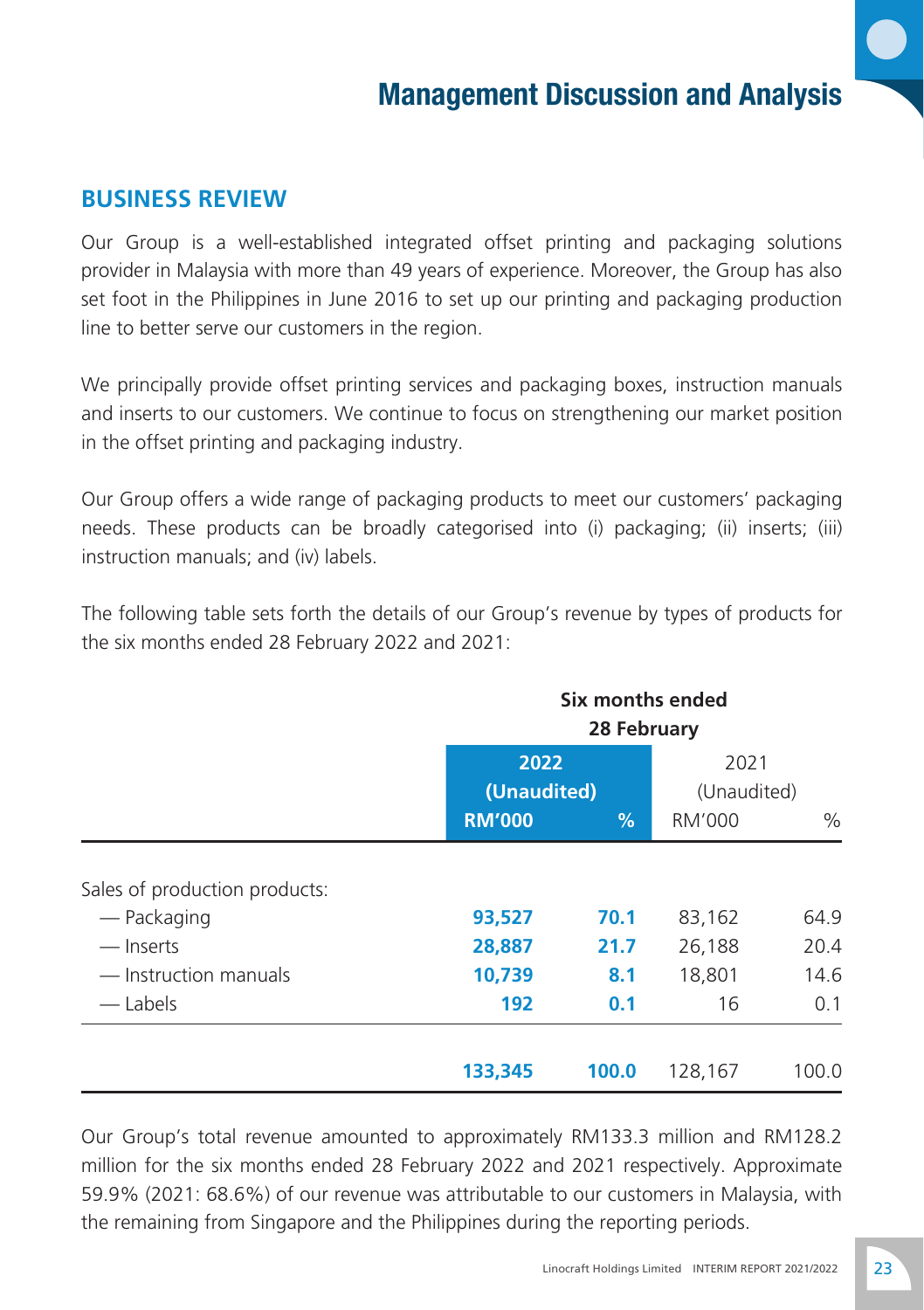#### **Packaging**

Packaging accounts for our largest business segment of our Group's business. Packaging includes the manufacturing of packaging boxes and rigid boxes. Our packaging boxes and rigid boxes are produced with multi-colour sheetfed offset printed materials and manufactured using technologically advanced machines and colour management system of international standards such as Ugra/Fogra Media Wedge CMYK V3.0 to match the requirements of our customers. Our packaging not only serves as a marketing tool but most importantly as a protection for our customers' products. Our Group also provides product development services to customers who require packaging design for their products. Furthermore, our Group also has the capability to create prototype based on the design that was provided to us or created by our team. We have an industrial cutting machine that can produce such prototype to help customers visualise the packaging before mass production.

Our revenue from the production of packaging were approximately RM93.5 million and RM83.2 million for the six months ended 28 February 2022 and 2021 respectively, representing approximately 70.1% and 64.9% of our total revenue, respectively.

#### **Inserts**

The production of inserts is our second largest business segment. Inserts are protective packaging used inside boxes to partition and protect products from damage. It is used to keep the products and accessories in position so that they will be neatly presented to the end consumers. Our Group is involved in designing and die-cutting of corrugated boards into desired shapes to fit and protect the customers' products in the packaging boxes.

Our revenue from the production of inserts were approximately RM28.9 million and RM26.2 million for the six months ended 28 February 2022 and 2021 respectively, representing approximately 21.7% and 20.4% of our total revenue, respectively.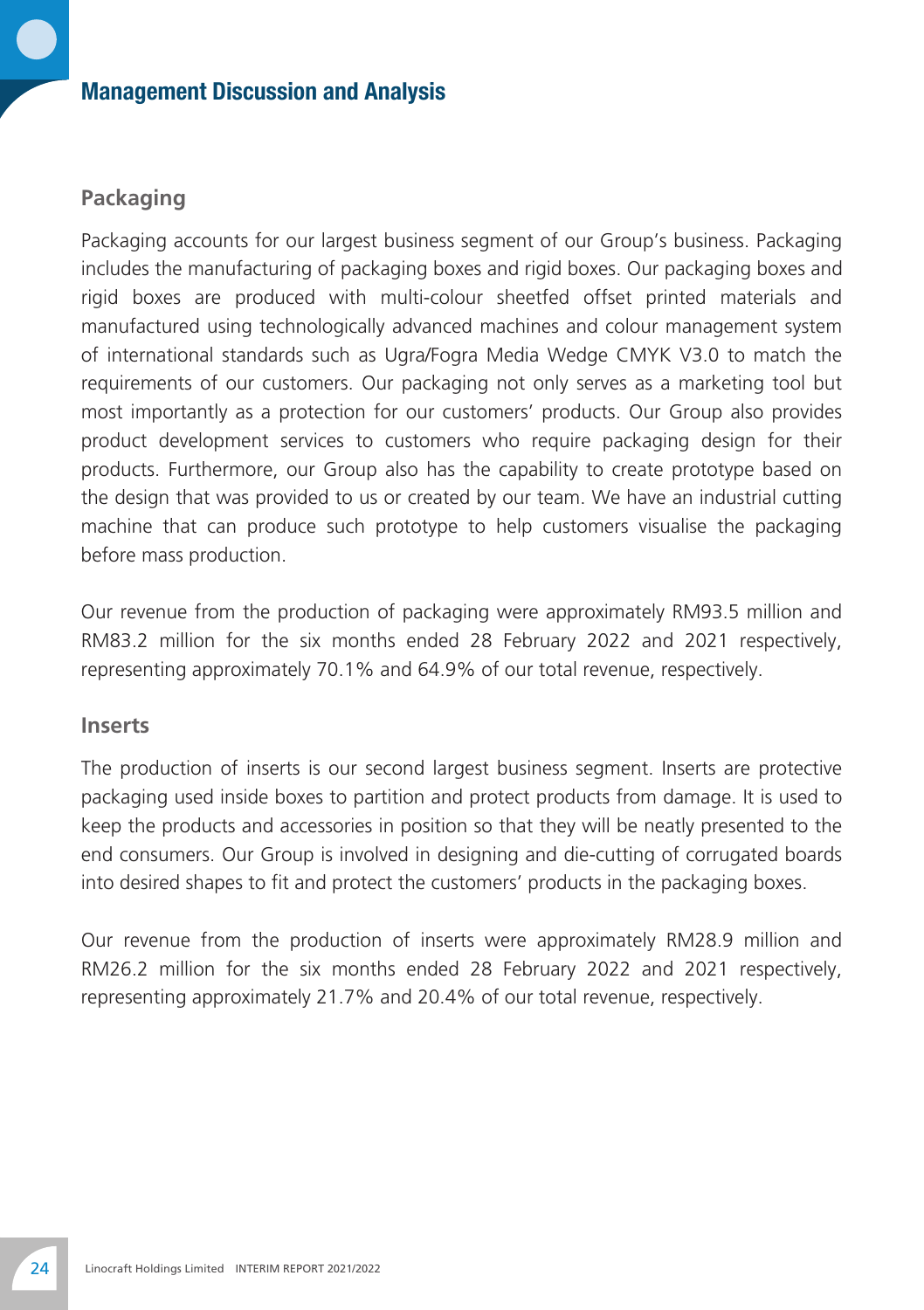#### **Instruction Manuals**

The production of instruction manuals is the third largest segment. Our Group also provides kitting services by packing related printed materials to be grouped together with instruction manuals into a package. This service provides convenience to our customers by enabling them to liaise with one single party for their packaging needs.

Our revenue from the production of instruction manuals were approximately RM10.7 million and RM18.8 million for the six months ended 28 February 2022 and 2021 respectively, representing approximately 8.1% and 14.6% of our total revenue, respectively.

#### **Labels**

The production of paper-based labels is a small segment of our Group's business, primarily for food and beverage sector. Such labels are mainly used for branding of canned/bottled products. The printing of labels has become a smaller business segment of our Group due to our Group's expansion into other business segments.

Our revenue from the production of labels were approximately RM0.2 million and RM0.01 million for the six months ended 28 February 2022 and 2021 respectively, representing approximately 0.1% and 0.1% of our total revenue, respectively.

#### **FUTURE PROSPECTS AND OUTLOOK**

Our Group continues to focus on strengthening its market position in the offset printing and packaging industry as well as approaching reputable international brands from different industries to grow our business in Malaysia and the Philippines.

As disclosed in the 2021 Financial Statements, our Group acquired an additional Auto Diecut machine and also in the process of acquiring two units of Manual Diecut machines that can cater for large format packaging.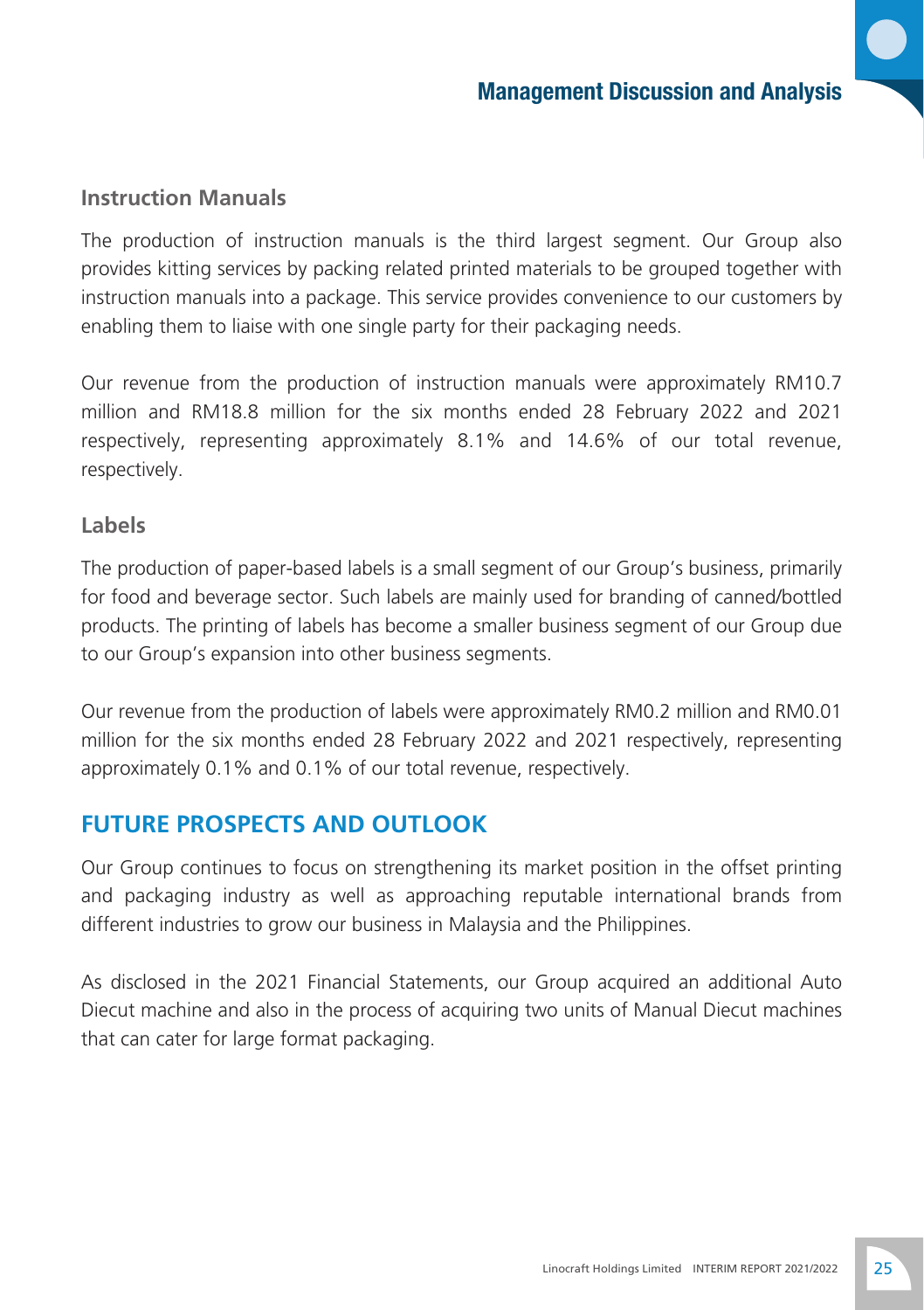Our Group further acquired a new Automatic Rigid Box Making machine which will increase production speed and output resulting in operational efficiency and cost savings. On moving towards more in-house production, our Group has acquired one Fully Auto OPP Lamination machine, one Automatic Magnet Pasting machine and one Double Side Adhesive Tape Pasting machine. This will reduce our reliance on external subcontractors and increase production efficiency by reducing manual processes. In addition, one Single Facer machine and one High Speed Spot UV/IR Coating machine were acquired for the purpose of supporting in-house production.

In conjunction with the acquisition of the new machines, our Group conducted a relocation exercise and enhanced the necessary facilities in our factory in Malaysia. The relayout has enabled us to achieve better efficiency in terms of production lead time and output and also increase efficiency between processes for overall synergy.

We had also transferred the KBA Rapida 5 Colour Sheet-Fed Offset Press machine to our Philippines plant to increase their printing capacity.

At the time of writing, there remains significant uncertainty on the extent of the impact from the Pandemic. In spite of the high vaccination rate in Malaysia and certain countries, no conclusive evidence shows any of these countries has successfully achieved herd immunity. This will result in uncertainties in the global economy and we expect financial year 2021/2022 to remain challenging to the Group.

The Directors will focus its efforts to closely monitor and review its business strategies and strive to create long term sustainable value for our Company and shareholders of the Company (the "**Shareholders**") in spite of the Pandemic.

#### **FINANCIAL REVIEW**

#### **Revenue**

The management has adopted proactive strategies and policies to cope with the Pandemic including developing and obtaining new customers and streamlining manufacturing processes in the plant to improve cost efficiency. Meanwhile, relationships with existing customers have been enhanced and the management will closely monitor and remain alert for disruptions due to Pandemic and other potential issues.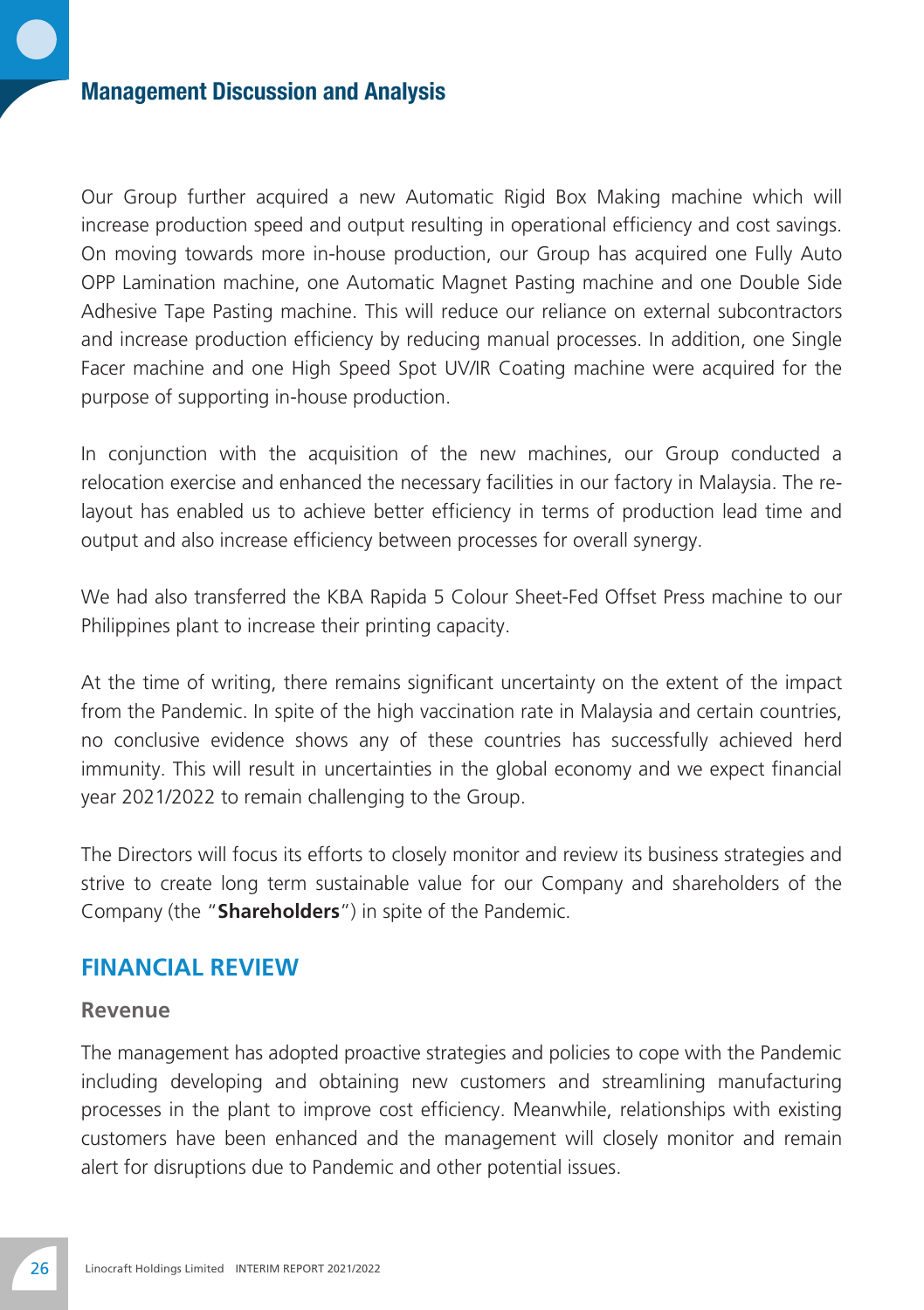During the six months ended 28 February 2022, the revenue increased by approximately 4.0% or RM5.2 million as compared to that of the same period in 2021. The increase in revenue was mainly due to the increase in sales of packaging and insert, where there was an increase in demand derived from major customers, which was partially offset by the decrease in sales of instruction manual. The revenue contributed by the top five customers decreased from approximately RM101.3 million for the six months ended 28 February 2021 to RM91.4 million for the six months ended 28 February 2022, which accounted for 79.0% and 68.5% of our total revenue for the corresponding periods, respectively.

#### **Cost of Sales**

|                        |                                      | Six months ended<br>28 February |  |
|------------------------|--------------------------------------|---------------------------------|--|
|                        | 2022<br>(Unaudited)<br><b>RM'000</b> | 2021<br>(Unaudited)<br>RM'000   |  |
|                        |                                      |                                 |  |
| Material costs         | 73,841                               | 68,197                          |  |
| Direct labour          | 16,622                               | 15,865                          |  |
| Manufacturing overhead | 17,451                               | 18,487                          |  |
|                        | 107,914                              | 102,549                         |  |

Cost of sales comprises mainly (i) material costs (paper, facer, glue, chemical and plates); (ii) direct labour; and (iii) manufacturing overheads (utilities costs, depreciation expenses, subcontracting fee and repair and maintenance costs).

In line with the increase in revenue, the cost of sales for the six months ended 28 February 2022 increased by approximately 5.2% or RM5.4 million as compared to that of the same period in 2021. The increase in cost of sales was mainly from the increase in material costs and labour costs, which was partially offset by the decrease in manufacturing overhead.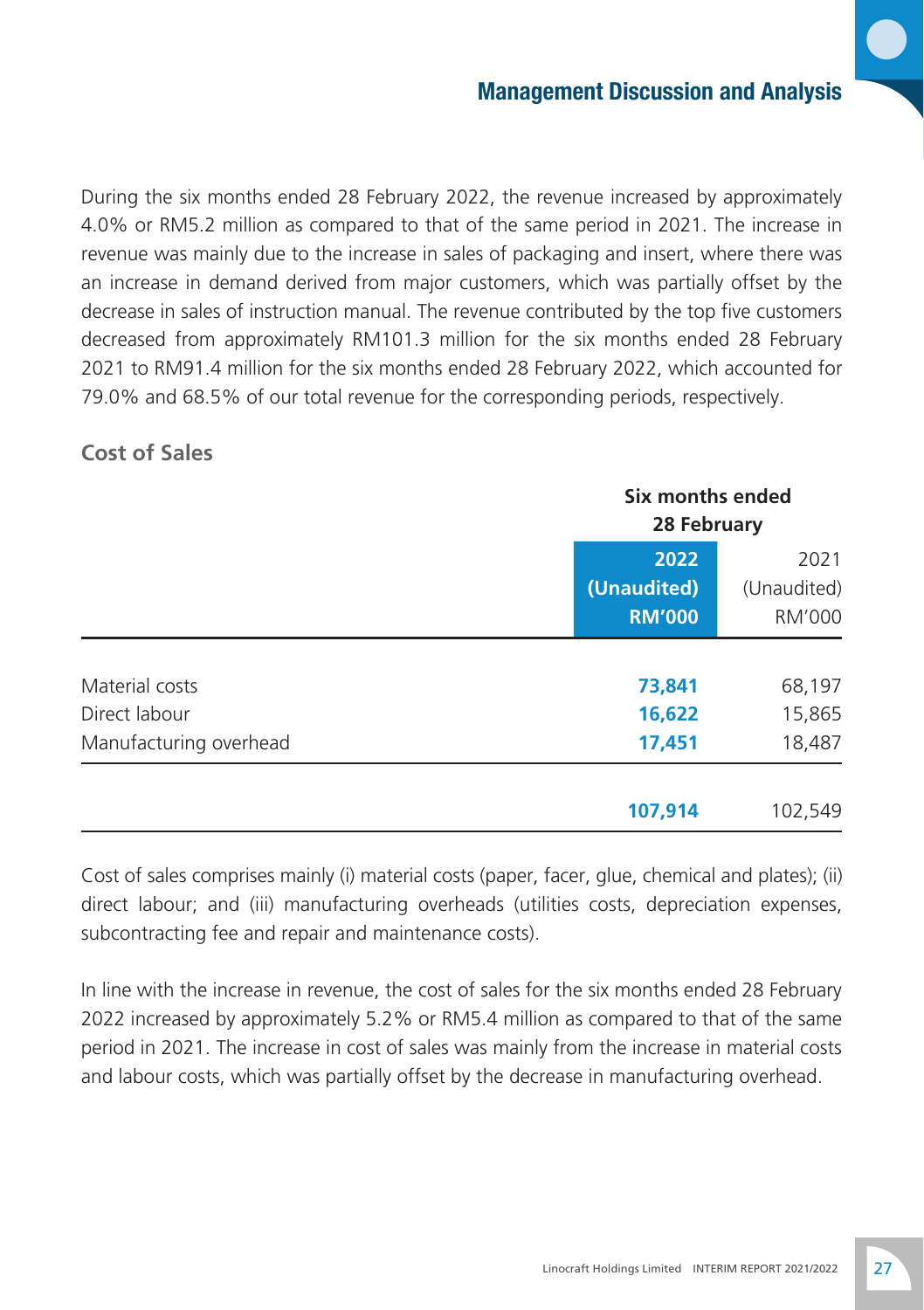#### **Gross Profit and Gross Profit Margin**

Our gross profit decreased about 0.7% from RM25.6 million for the six months ended 28 February 2021 to RM25.4 million for the six months ended 28 February 2022. Our overall gross profit margin decreased by 0.9% from approximately 20.0% for the six months ended 28 February 2021 to approximately 19.1% for the six months ended 28 February 2022.

#### **Distribution Costs**

Our distribution expenses mainly consist of (i) salary expenses and staff benefit which mainly represents the expenses in salary and staff benefits payable to our marketing department; (ii) sales commission; (iii) entertainment and promotional expenses; and (iv) travelling and transport expenses. Our distribution expenses increased about 21.4% from RM6.1 million for the six months ended 28 February 2021 to RM7.4 million for the six months ended 28 February 2022, which was mainly caused by the increase in transport expenses due to increase in demand from our customers.

#### **Administrative Expenses**

The administrative expenses were approximately RM9.6 million for the six months ended 28 February 2022 (2021: RM9.6 million). Our administrative expenses mainly consist of (i) salary expenses and staff benefits which mainly represents the expenses in salary and staff benefits payable to our administrative staff including our Directors; (ii) professional and consultant fees; and (iii) others such as repair and maintenance for office equipment, bank charges and depreciation which mainly represents the depreciation expenses for the property, plant and equipment as well as the depreciation of right-of-use assets.

#### **Finance Costs**

Finance costs represented interest on bank overdraft, bank borrowings and lease liabilities. For the six months ended 28 February 2022 and 2021, financial costs amounted to approximately RM3.4 million and RM4.2 million, respectively.

#### **Share of Loss of a Joint Venture**

Our Group has 50% equity interest in Linocraft Singapore Pte. Ltd, which engages in trading business for packaging and printing related products. The share of loss of a joint venture was RM4,000 for the six months ended 28 February 2022 (2021: RM4,000).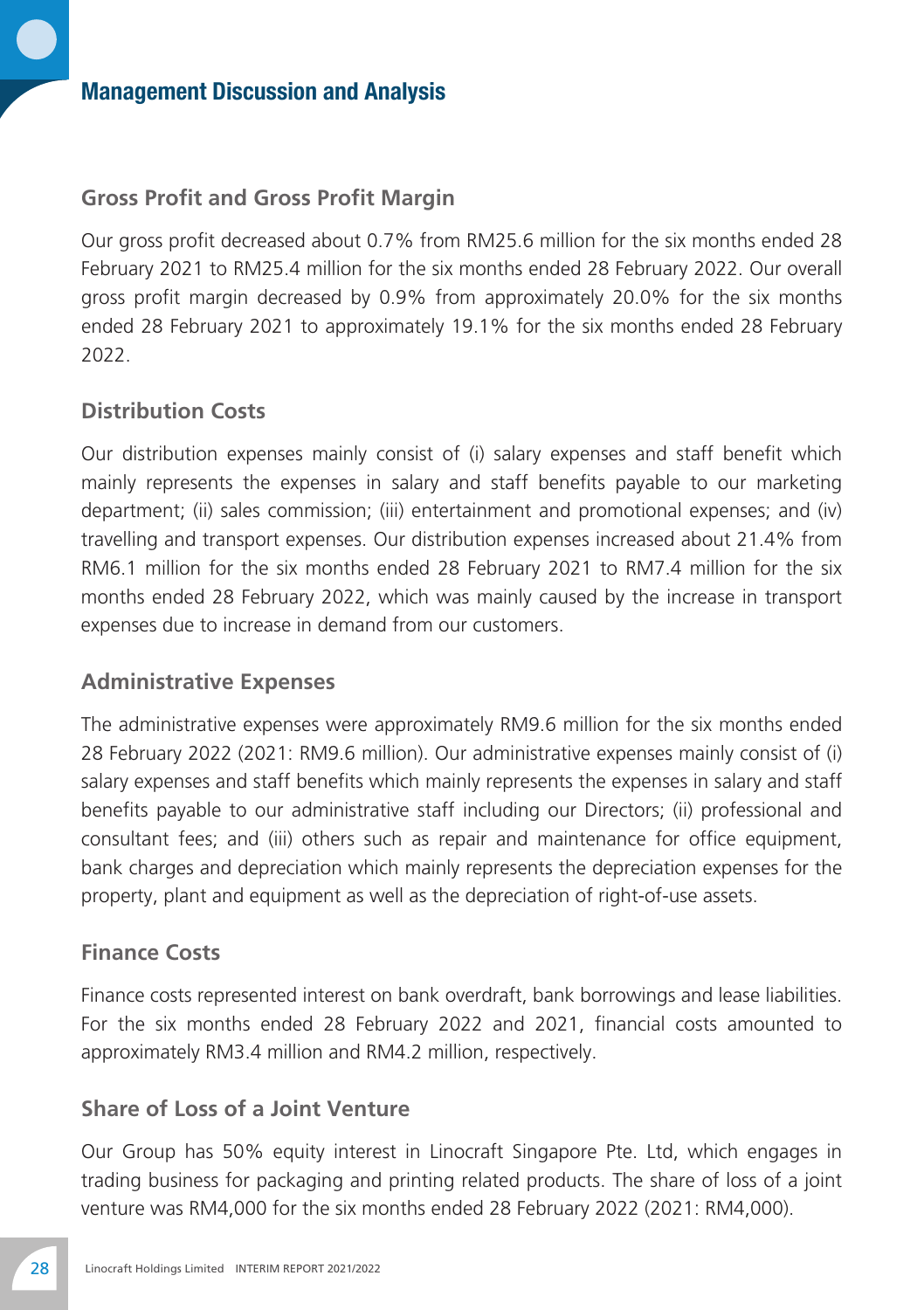#### **Net Profit and Earnings per Share**

As a result of the foregoing, our Group's net profit was RM6.5 million for the six months ended 28 February 2022 (2021: RM5.1 million). The Group's earnings per Share for the six months ended 28 February 2022 was RM0.81 sen (2021: RM0.64 sen).

#### **LIQUIDITY, FINANCIAL RESOURCES AND CAPITAL STRUCTURE**

As at 28 February 2022,

- (a) the Group's net current assets were approximately RM3.9 million (31 August 2021: RM0.2 million) and the Group had cash and cash equivalents of approximately RM15.6 million (31 August 2021: RM12.1 million), most of cash and cash equivalents were denominated in Malaysian Ringgit (RM), United States Dollar (USD), Philippines Peso (Peso) and Hong Kong Dollar (HK\$);
- (b) the Group had bank borrowings and lease liabilities of approximately RM151.6 million (31 August 2021: RM151.0 million) and RM19.7 million (31 August 2021: RM21.8 million); bank borrowings and lease liabilities were denominated in RM, USD, Peso and HK\$;
- (c) the Group's current ratio was approximately 1.0 times (31 August 2021: 1.0 times). The gearing ratio is calculated based on the net debt divided by the adjusted capital plus net debt as the respective periods end. The Group's gearing ratio was approximately 65.9% (31 August 2021: 68.5%); and
- (d) the Group's total equity attributable to owners of the Company amounted to RM102.1 million (31 August 2021: RM95.0 million). The capital of the Company mainly comprises share capital and reserves.

#### **DIVIDENDS**

The Board does not recommend the payment of interim dividends for the six months ended 28 February 2022 (2021: nil).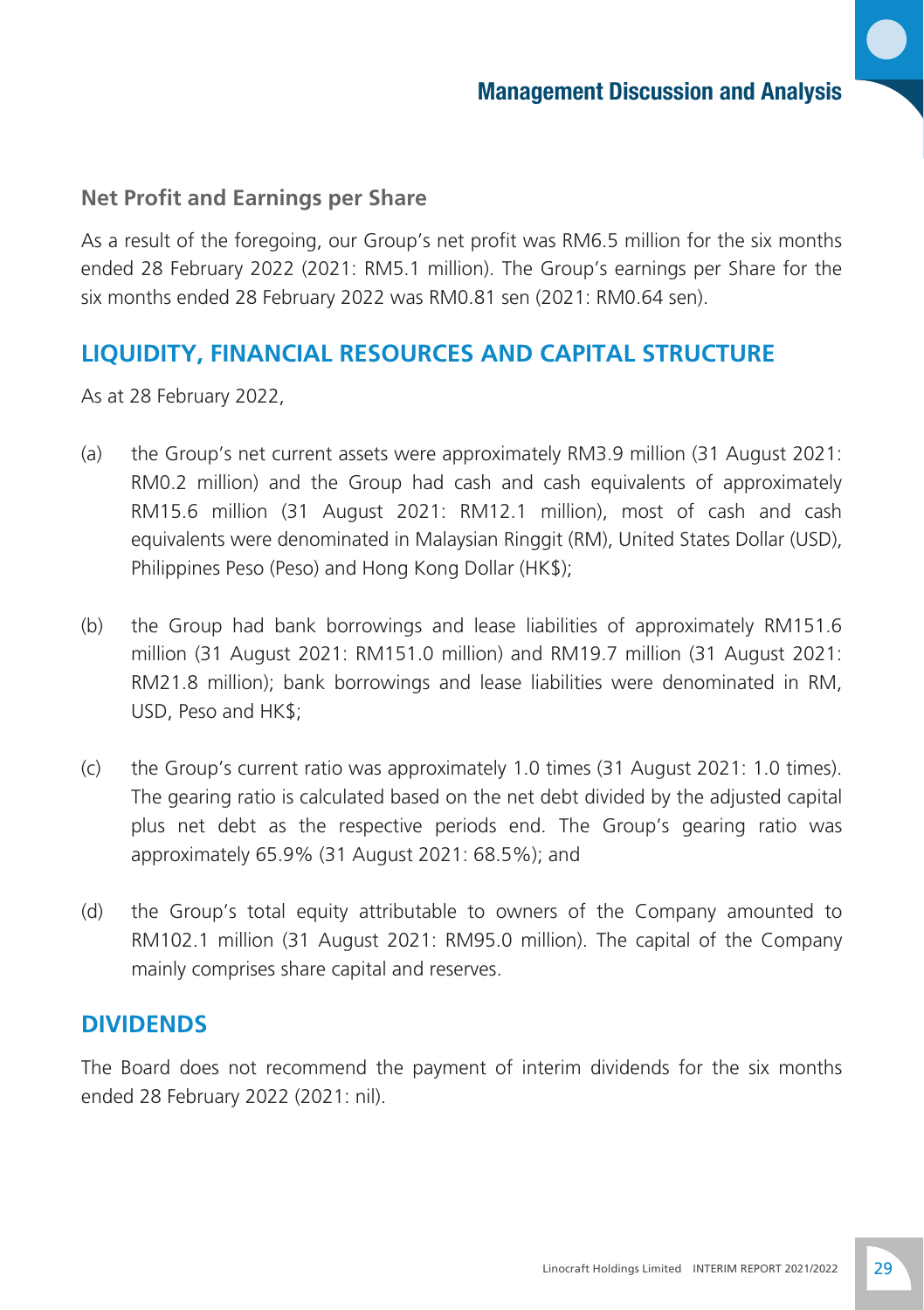#### **SIGNIFICANT INVESTMENTS, MATERIAL ACQUISITIONS OR DISPOSALS OF SUBSIDIARIES AND ASSOCIATED COMPANIES**

The Group has no significant investments, material acquisitions or disposal of subsidiaries and associated companies for the six months ended 28 February 2022.

#### **CAPITAL COMMITMENTS**

As at 28 February 2022, the capital commitments of the Group are related to purchase of property, plant and equipment of approximately RM0.4 million (31 August 2021: RM1.5 million).

## **PLEDGE OF ASSETS**

At the 28 February 2022, certain of the Group's right-of-use assets and property, plant and equipment with net carrying amount of RM27.7 million and RM64.0 million (31 August 2021: RM26.7 million and RM63.0 million) were pledged as security.

#### **FUTURE PLAN FOR MATERIAL INVESTMENTS AND CAPITAL ASSETS**

Save as disclosed in section headed "Comparison of business objectives and strategies with actual business progress" of this report and the prospectus of the Company dated 31 August 2017 (the "**Prospectus**"), the Group does not have any concrete plan for material investments or capital assets for the coming year.

#### **CONTINGENT LIABILITIES**

The Group had no material contingent liabilities as at 28 February 2022 and 31 August 2021.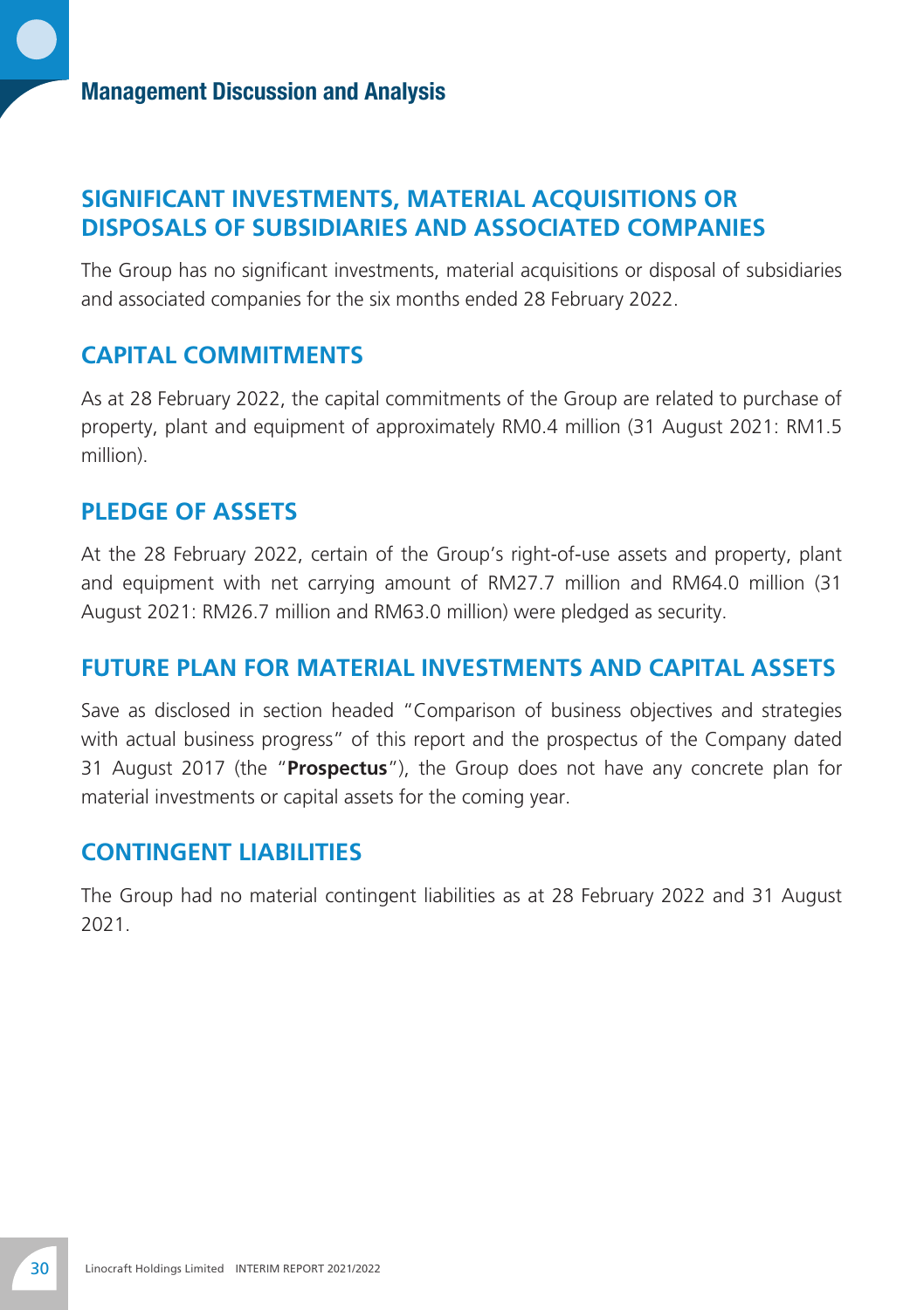#### **FOREIGN CURRENCY RISK**

The Group operates mainly in Malaysia and the Philippines, and is exposed to foreign currency risks arising from various currency exposures, mainly with respect to USD, Peso and SGD. The Group derives majority of our revenue in RM, Peso and a portion of that in USD and SGD, as some of our customers are companies headquartered in the US and Singapore, who prefer to use their local currencies to settle payment. Most of our Group's major customers are contract manufacturers based in Malaysia and the Philippines and settles payment in RM and Peso. Quotations from suppliers and payments made to them are generally in RM, Peso and USD. There is no assurance that the foreign exchange rate will go in the direction that is favourable to our Group and may result in foreign exchange loss and negatively affect our Group's results of operations and other comprehensive income.

The management will monitor foreign currency exposure of the Group and will consider undertaking foreign exchange hedging activities to reduce the impact of foreign exchange rate movements on the Group's operating result. As at 28 February 2022, our Group had derivative financial instruments assets at fair value of approximately RM5,000 (31 August 2021: derivative financial instruments liabilities at fair value of approximately RM233,000). The fair value gain on derivative financial instruments under the foreign exchange forward contracts were RM238,000 for the six months ended 28 February 2022 (2021: nil).

#### **EMPLOYEES AND REMUNERATION POLICY**

As at 28 February 2022, the Group had a total of 963 (31 August 2021: 946) employees. The Group recognises that our success in the printing and packaging industry is dependent on our employees. Our Group recruits our employees based on their working attitude, industry experience, educational background and interpersonal skills. The Group generally pays our employees a fixed salary and discretionary performance-based bonus that is paid yearly, subject to individual performance. Certain level of our staff qualify for sales target-based monthly incentives. For the six months ended 28 February 2022, the Group's staff costs, including Directors' emoluments, were approximately RM24.5 million (2021: RM22.9 million). The Group reviews the performance of our employees and such review results will be taken into account during the annual salary review and promotion appraisal period.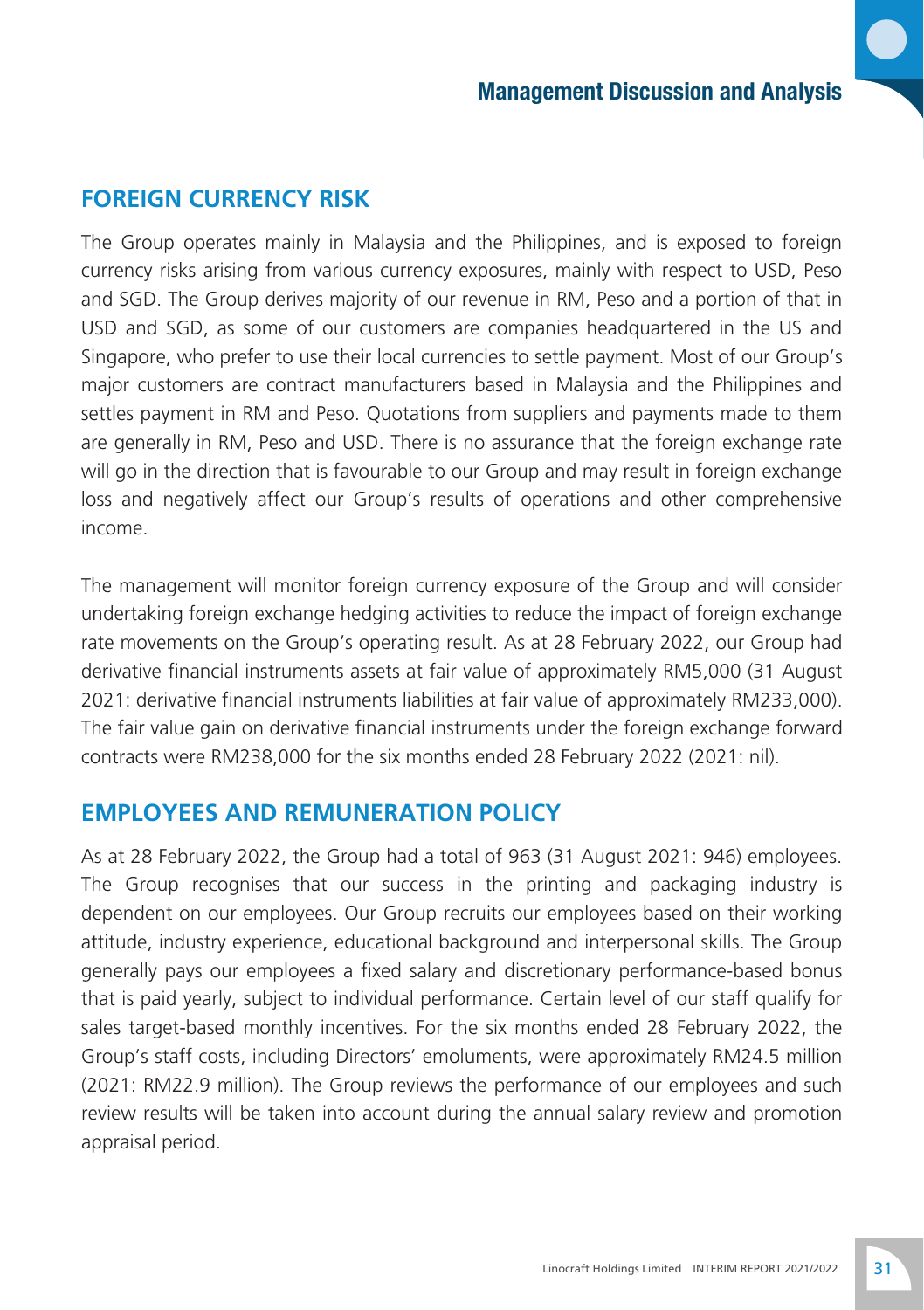#### **COMPARISON OF BUSINESS OBJECTIVES AND STRATEGIES WITH ACTUAL BUSINESS PROGRESS**

As set out in the Prospectus, the business objectives and strategies of the Group are (i) Diversified customer industry; (ii) Product line expansion; (iii) Geographical expansion; (iv) Repayment of bank loan; and (v) General working capital.

An analysis comparing the future plans and use of proceeds contained in the Prospectus with the Group's actual business progress for the period from the date of Listing to 28 February 2022(the "**Relevant Period**") is set out below:

| <b>Business strategy</b>                                                                                                                         | <b>Implementation activities the Relevant Period</b>                                    | <b>Actual business</b><br>progress during                                                                                                                                                                                |
|--------------------------------------------------------------------------------------------------------------------------------------------------|-----------------------------------------------------------------------------------------|--------------------------------------------------------------------------------------------------------------------------------------------------------------------------------------------------------------------------|
| 1. Diversified customer industry $-$<br>- continue to expand<br>business in other industries<br>such as fast moving<br>consumer goods, medical & | Recruitment of brand<br>manager in Malaysia<br>Additional warehouse<br>for Malaysia     | The Group has recruited<br>the brand manager<br>during mid of June 2018.<br>The Phase 1 construction of<br>additional warehouse has                                                                                      |
| cosmetics and food &<br>beverage                                                                                                                 | operations (Phase 1)                                                                    | completed by September<br>2019.                                                                                                                                                                                          |
|                                                                                                                                                  | Additional warehouse<br>for Malaysia<br>operations (Phase 2)                            | The Phase 2 construction of<br>additional warehouse has<br>completed by September<br>2019.                                                                                                                               |
|                                                                                                                                                  | Expansion of design<br>and solutions and<br>quality assurance<br>facilities in Malaysia | The expansion of design<br>and solutions is yet to<br>commence while the<br>quality assurance facilities<br>are partially completed<br>while the remaining work<br>are targeted to complete<br>in third quarter of 2022. |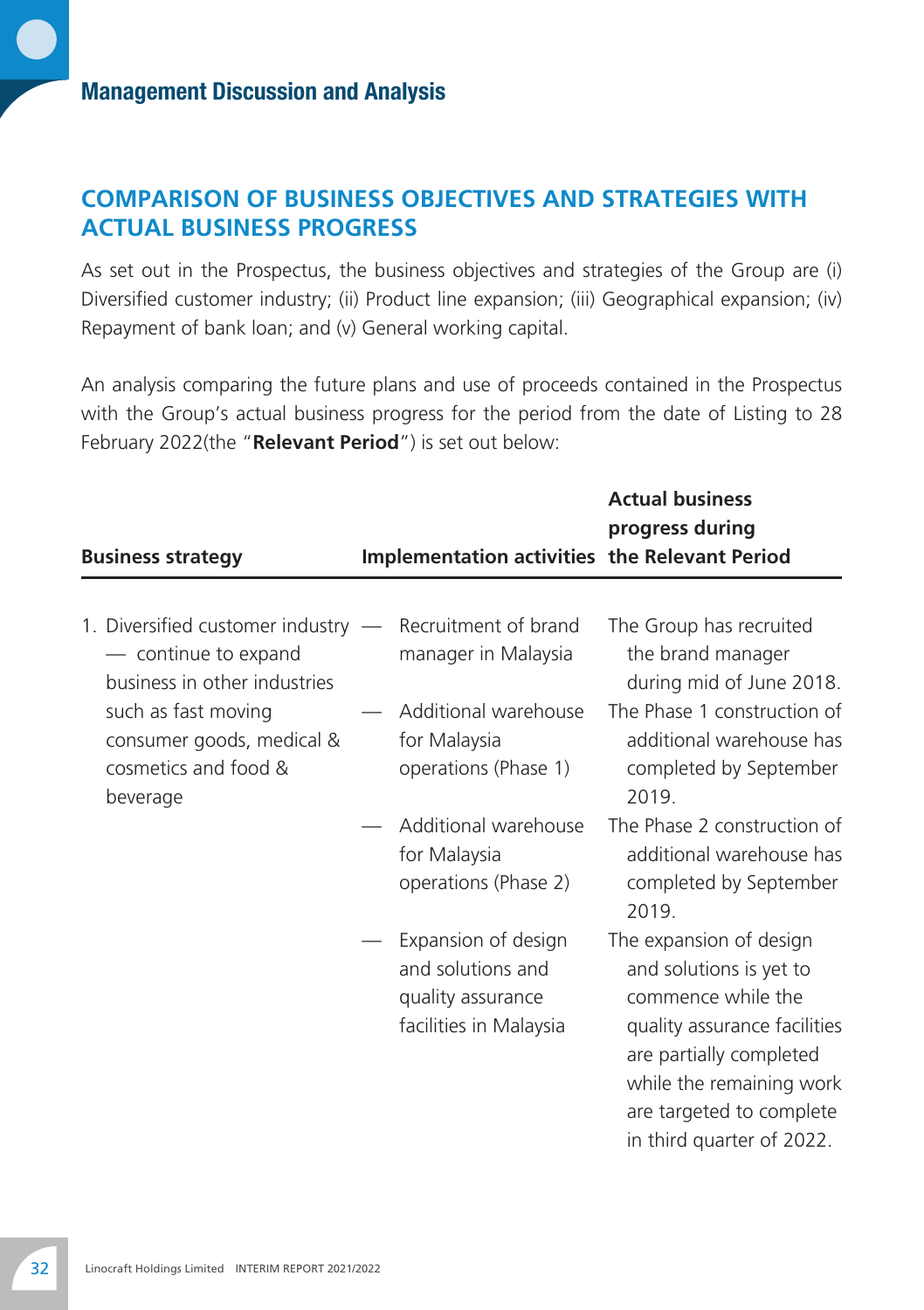D

| <b>Business strategy</b>                                                                       | <b>Implementation activities the Relevant Period</b>                                                                                       | <b>Actual business</b><br>progress during                                             |
|------------------------------------------------------------------------------------------------|--------------------------------------------------------------------------------------------------------------------------------------------|---------------------------------------------------------------------------------------|
| 2. Product line expansion<br>- develop new products/<br>services to increase revenue<br>stream | Development of new<br>product line -<br>adhesive labels in<br>Malaysia                                                                     | The Group is in the mid of<br>sourcing the adhesive<br>labels machine.                |
|                                                                                                | Setting up of low dust<br>facilities in Malaysia for<br>medical and cosmetics,<br>and food and beverage<br>packaging products<br>(phase 1) | The setup has completed.                                                              |
|                                                                                                | Renovation and<br>improvement of factory<br>in Malaysia                                                                                    | The renovation and<br>improvement have<br>completed.                                  |
|                                                                                                | Setting up of low dust<br>facilities in Malaysia for<br>medical and cosmetics,<br>and food and beverage<br>packaging products<br>(phase 2) | The low dust facilities have<br>completed.                                            |
|                                                                                                | Setting up of sample<br>show room in Malaysia                                                                                              | Yet to commence.                                                                      |
|                                                                                                | Replacement of<br>equipment for Malaysia<br>operations                                                                                     | The Company has acquired<br>a new stitching machine<br>to replace the old<br>machine. |
|                                                                                                | Purchase of new<br>printing machines                                                                                                       | The Company has acquired<br>the printing machine and<br>it's up and running now.      |
|                                                                                                | Expansion of rigid box<br>assembly line in<br>Malaysia                                                                                     | Already completed.                                                                    |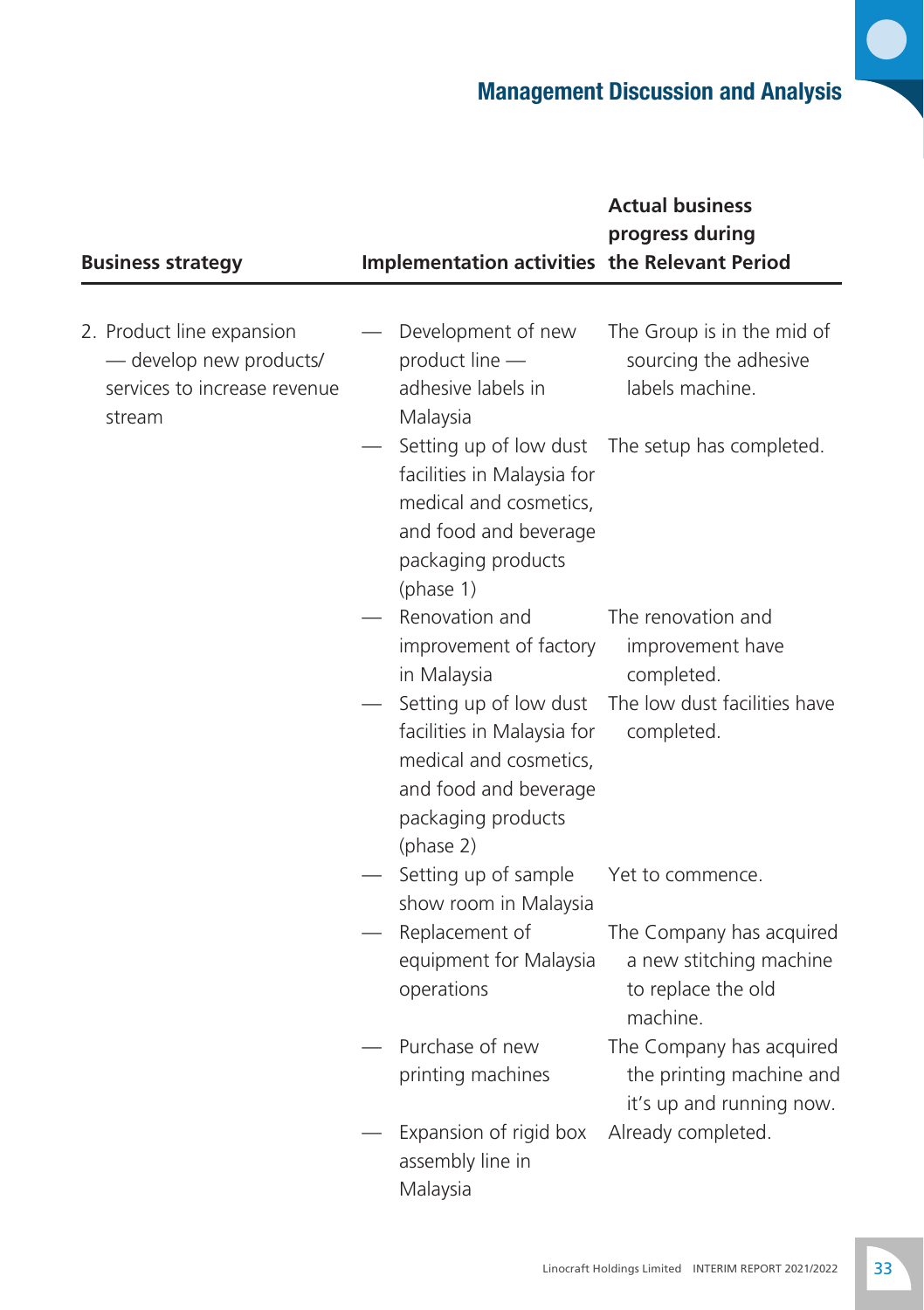r

| <b>Business strategy</b>                                     | <b>Implementation activities the Relevant Period</b>                                                                                                                                                                       | <b>Actual business</b><br>progress during                                                                                                                                   |
|--------------------------------------------------------------|----------------------------------------------------------------------------------------------------------------------------------------------------------------------------------------------------------------------------|-----------------------------------------------------------------------------------------------------------------------------------------------------------------------------|
| 3. Geographical expansion<br>- gain access to new<br>markets | Setting up full<br>production facilities at<br>Production Plant 2<br>Renovation of<br>Production Plant 2 at<br>Light Industry &<br>Science Park III in the<br>Philippines                                                  | The full production facilities<br>at Production Plant 2<br>have completed.<br>Renovation of Production<br>Plant 2 at Light Industry<br>& Science Park III has<br>completed. |
|                                                              | Balance payment for<br>VVLF offset printing<br>press for Philippine<br>operations                                                                                                                                          | Balance of the payment has<br>been paid.                                                                                                                                    |
|                                                              | Purchase of lorries for<br>Philippine operations<br>Recruitment of staff<br>for Philippine team<br>Hostel for Philippine<br>team<br>Setting up of plant in<br>northern part of<br>Malaysia, with post-<br>press production | The lorry has been acquired<br>in September 2018.<br>Additional 6 staff have<br>been recruited.<br>The hostel has been rented<br>for Philippine team.<br>Yet to commence.   |
|                                                              | facilities (finishing only)                                                                                                                                                                                                |                                                                                                                                                                             |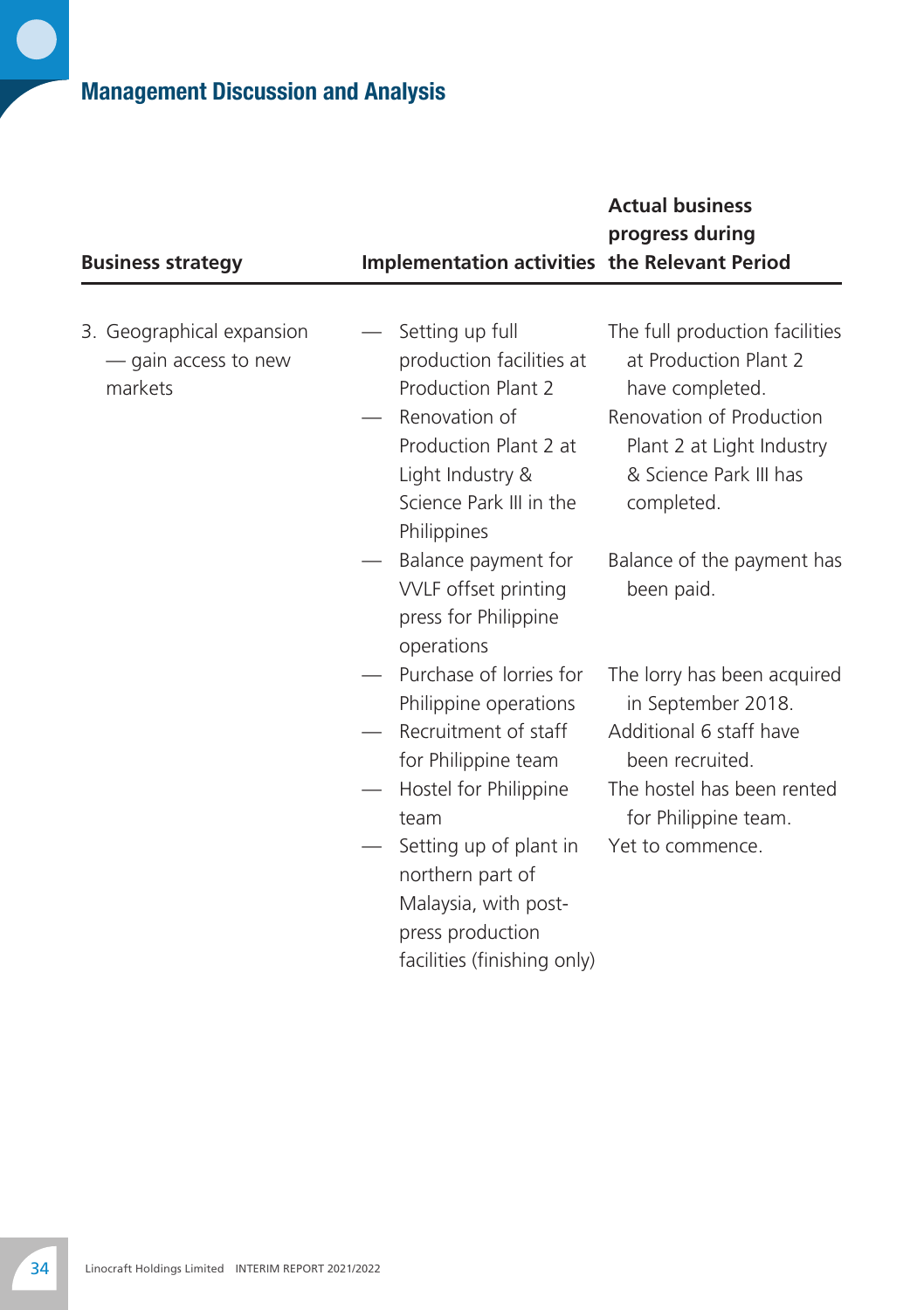#### **USE OF PROCEEDS**

The net proceeds from the Share Offer were approximately HK\$61.0 million, after deducting the listing related expenses. As at 28 February 2022, all of the unutilized proceeds (the "**Unutilized Proceeds**") were deposited in the licensed bank in Hong Kong or Malaysia. During the Relevant Period, the net proceeds from the Share Offer has been applied as follows:

|                                      |                                          |              | <b>Actual use</b>       |                   |                                |                      |                                   |
|--------------------------------------|------------------------------------------|--------------|-------------------------|-------------------|--------------------------------|----------------------|-----------------------------------|
|                                      |                                          |              |                         |                   | Balance of of proceeds         | <b>Balance of</b>    |                                   |
|                                      |                                          |              | Actual use              | <b>Unutilized</b> | during the                     | <b>Unutilized</b>    |                                   |
|                                      |                                          |              | of proceeds             | Proceeds          | six months                     | Proceeds             | <b>Expected</b>                   |
|                                      | Planned use of net<br>proceeds as stated |              | used up to<br>31 August | as at             | ended<br>31 August 28 February | as at<br>28 February | timeline for<br><b>Unutilized</b> |
|                                      |                                          |              |                         |                   |                                |                      |                                   |
|                                      | in the Prospectus                        |              | 2021                    | 2021              | 2022                           | 2022                 | <b>Proceeds</b>                   |
|                                      | $\%$                                     | HK\$ million | HK\$ million            | HK\$ million      | HK\$ million                   | HK\$ million         |                                   |
| Diversified customer industry        |                                          |              |                         |                   |                                |                      |                                   |
| - expansion into other<br>industries | 10.1                                     | 6.0          | 5.0                     | 1.0               | 0.2                            | 0.8                  | 31 August 2023                    |
| Product line expansion               | 23.3                                     | 14.2         | 10.4                    | 3.8               | 0.1                            | 3.7                  | 31 August 2023                    |
| Geographical expansion               | 45.8                                     | 28.1         | 23.1                    | 5.0               |                                | 5.0                  | 31 August 2023                    |
| Repayment of bank loan               | 11.7                                     | 7.1          | 7.1                     |                   |                                |                      |                                   |
| General working capital              | 9.1                                      | 5.6          | 5.6                     |                   |                                |                      |                                   |
|                                      | 100.0                                    | 61.0         | 51.2                    | 9.8               | 0.3                            | 9.5                  |                                   |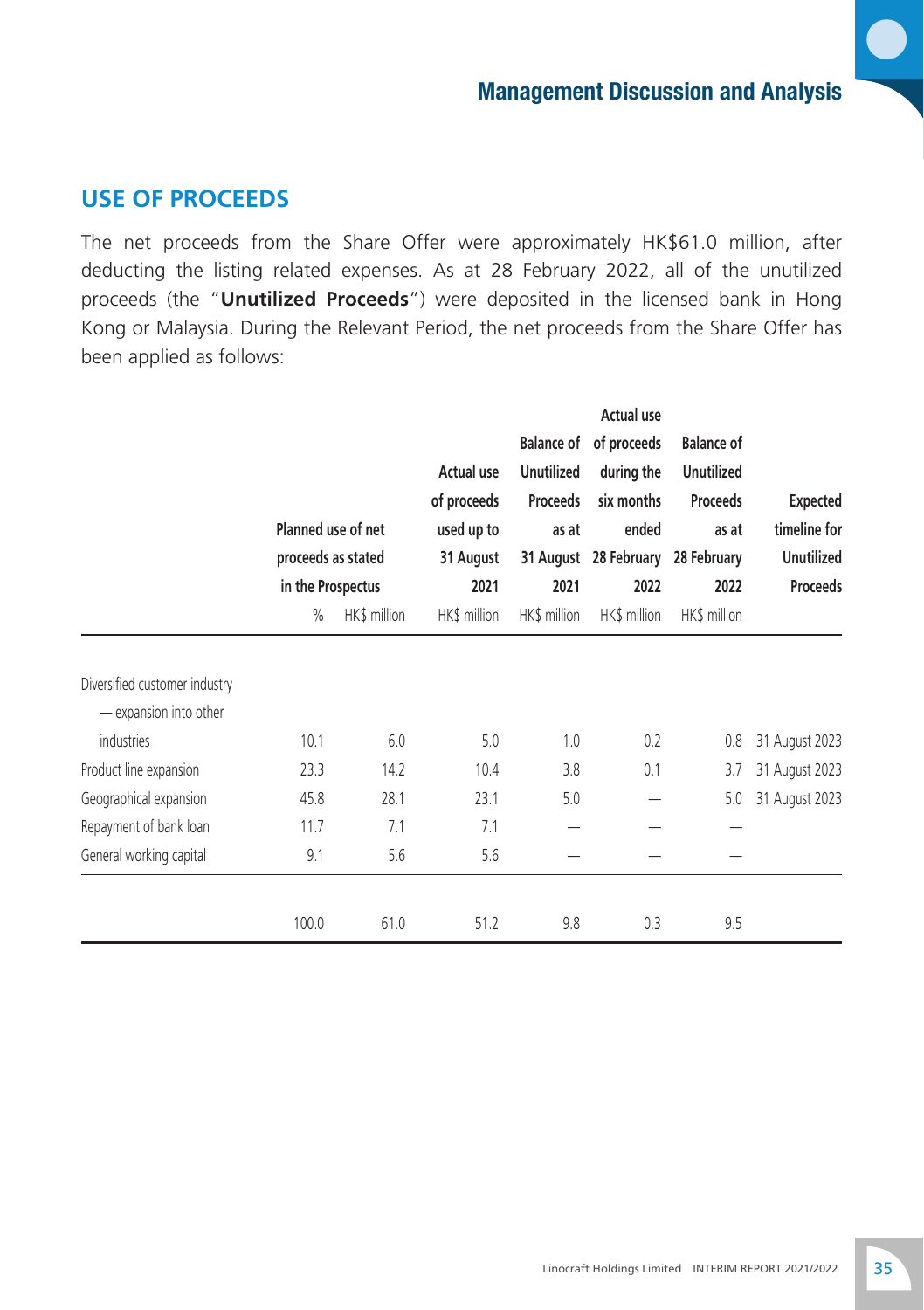# Other Information

### **Directors' and Chief Executives' Interests and Short Positions in the Shares, Underlying Shares and Debentures of the Company or Any Associated Corporation**

As at 28 February 2022, the interests or short positions of the Directors and the chief executives of the Company in the shares, underlying shares and debentures of the Company or any of its associated corporation (within the meaning of Part XV of the Securities and Futures Ordinance (Cap. 571, Laws of Hong Kong) ("**SFO**")) which were required to be notified to the Company and the Stock Exchange pursuant to Divisions 7 and 8 of Part XV of the SFO (including interests or short positions which they were taken or deemed to have under such provisions of the SFO) or which were required, pursuant to Section 352 of the SFO, to be entered in the register referred to therein; or which were required, pursuant to Rules 5.46 to 5.67 of the GEM Listing Rules ("**Model Code**") relating to securities transactions by the Directors, to be notified to the Company and the Stock Exchange were as follows:

| <b>Name of Directors</b> | <b>Nature of interest</b>               |                 | Number of Percentage of<br>Shares held <sup>(1)</sup> shareholding |
|--------------------------|-----------------------------------------|-----------------|--------------------------------------------------------------------|
| Mr. Ong $(2)$            | Interest of a controlled<br>corporation | 408,000,000 (L) | 51.00%                                                             |
| Mr. Tan Woon Chay        | Beneficial owner                        | $1,500,000$ (L) | 0.19%                                                              |

#### **(i) Interests in the Company**

Notes:

(1) The letter "L" denotes the person's long position in the Shares.

(2) Mr. Ong beneficially owns 50% of Charlecote Sdn. Bhd. ("**Charlecote**") which in turn owns 70% of the issued share capital of Linocraft Investment Pte Limited ("**Linocraft Investment**"). Linocraft Investment owns 51% of the issued share capital of our Company. By virtue of the SFO, Mr. Ong is deemed to be interested in the Shares held by Linocraft Investment.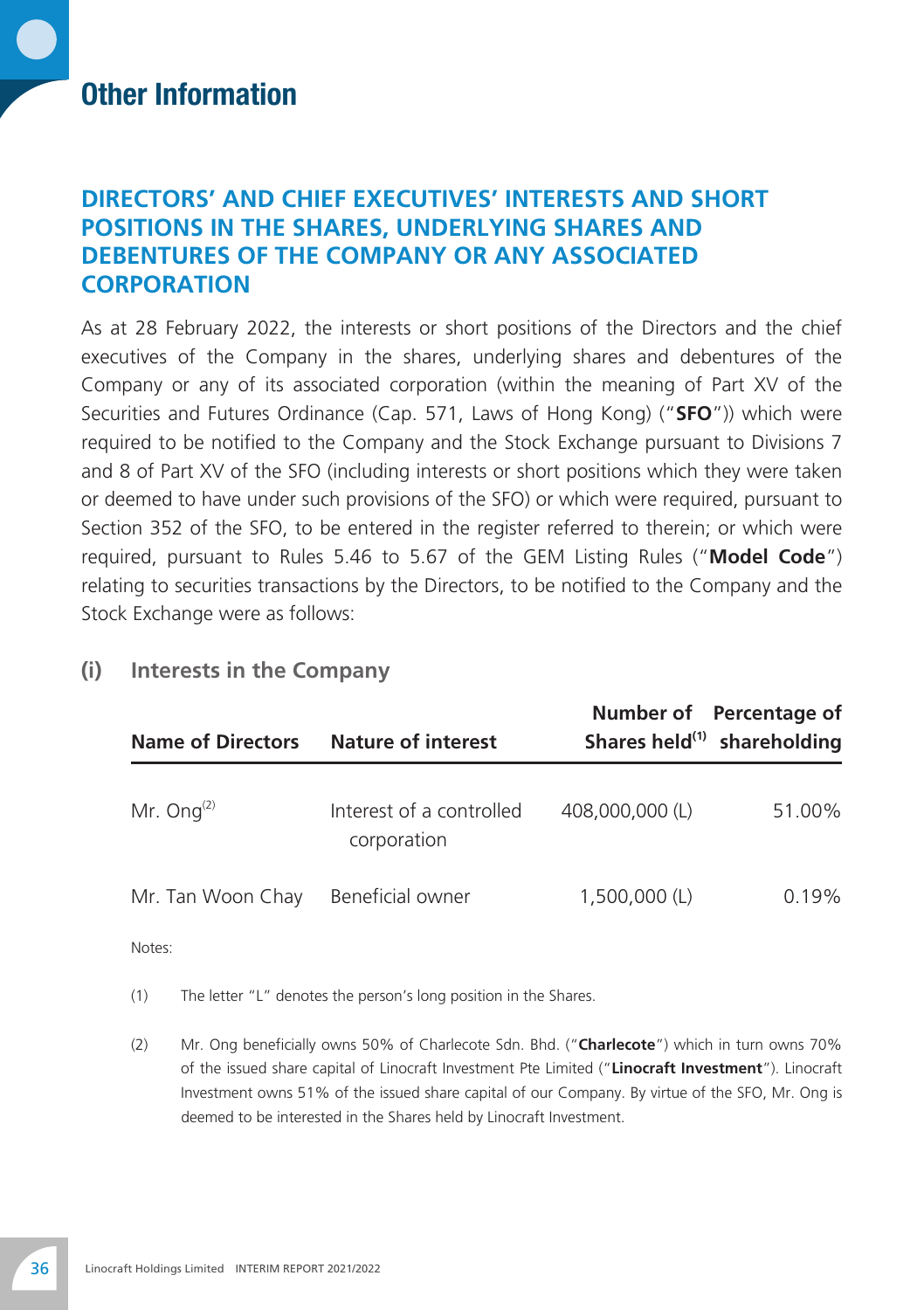|                               | Name of associated                                      |                                                    | Number Percentage of |              |
|-------------------------------|---------------------------------------------------------|----------------------------------------------------|----------------------|--------------|
| Name of Directors corporation |                                                         | Capacity                                           | of Shares            | shareholding |
|                               |                                                         |                                                    |                      |              |
| Mr. Ong $(1)$                 |                                                         | Linocraft Investment Beneficial owner and interest | 8.050                | 80.50%       |
|                               |                                                         | of a controlled corporation                        |                      |              |
|                               | Charlecote                                              | Beneficial owner                                   | $\mathcal{L}$        | 100.00%      |
|                               |                                                         |                                                    |                      |              |
|                               | Mr. Tan Woon Chay Linocraft Investment Beneficial owner |                                                    | 1.950                | 19.50%       |

#### **(ii) Interests in associated corporation of our Company**

Note:

(1) Charlecote, which holds 70% of Linocraft Investment, is held as to 50% by Mr. Ong and 50% by Ms. Yong Kwee Lian ("**Mrs. Ong**"). By virtue of the SFO, Mr. Ong is deemed to be interested in all the shares in Charlecote and the shares of Linocraft Investment held by Charlecote.

Save as disclosed above, as at 28 February 2022, none of the Directors or chief executives of the Company had, or was deemed to have, any interests or short positions in the shares, underlying shares and debentures of the Company or any of its associated corporations (within the meaning of Part XV of the SFO) as recorded in the register required to be kept under Section 352 of the SFO or as otherwise notified to the Company and the Stock Exchange pursuant to the required standard of dealings by directors of the Company as referred to in Model Code.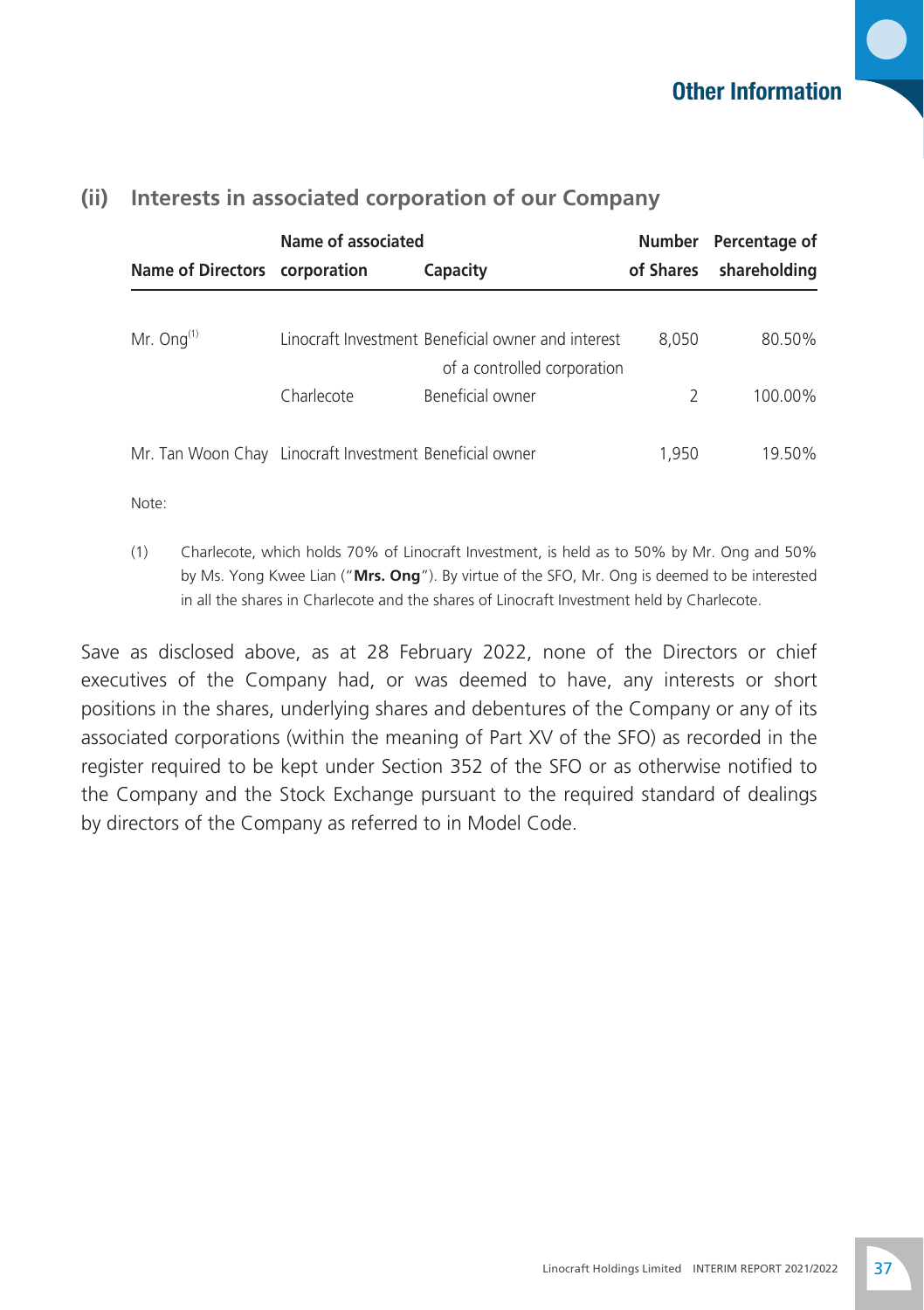#### **Substantial Shareholders' Interests and Other Persons' Interests and Short Positions in the Shares and Underlying Shares of the Company**

As at 28 February 2022, so far as was known to the Directors, the following persons/ entities (other than the Directors or chief executives of the Company) had, or were deemed to have, interests or short positions in the shares or underlying shares of the Company which would fall to be disclosed to the Company under the provisions of Divisions 2 and 3 of Part XV of the SFO, or which were recorded in the register required to be kept by the Company under Section 336 of the SFO were as follows:

| <b>Name of shareholders</b>                     | <b>Nature of interest</b>               | Interests in<br>Shares <sup>(1)</sup> | Percentage of<br>shareholding |
|-------------------------------------------------|-----------------------------------------|---------------------------------------|-------------------------------|
|                                                 |                                         |                                       |                               |
| Linocraft Investment                            | Beneficial owner                        | 408,000,000 (L)                       | 51.00%                        |
| Charlecote <sup>(2)</sup>                       | Interest of controlled<br>corporation   | 408,000,000 (L)                       | 51.00%                        |
| Mrs. Ong $^{(3)}$                               | Interest of spouse                      | 408,000,000 (L)                       | 51.00%                        |
| Stan Cam Holdings Limited<br>$($ "Stan Cam" $)$ | Beneficial owner                        | 120,000,000 (L)                       | 15.00%                        |
| Ralexi Investment Holdings<br>Limited $(4)$     | Interest of a controlled<br>corporation | 120,000,000 (L)                       | 15.00%                        |
| Mr. Gan Ker Wei<br>$("Mr. Gan")^{(5)}$          | Interest of a controlled<br>corporation | 120,000,000 (L)                       | 15.00%                        |
| Mrs. Amy Ong Lai Fong <sup>(6)</sup>            | Interest of spouse                      | 120,000,000 (L)                       | 15.00%                        |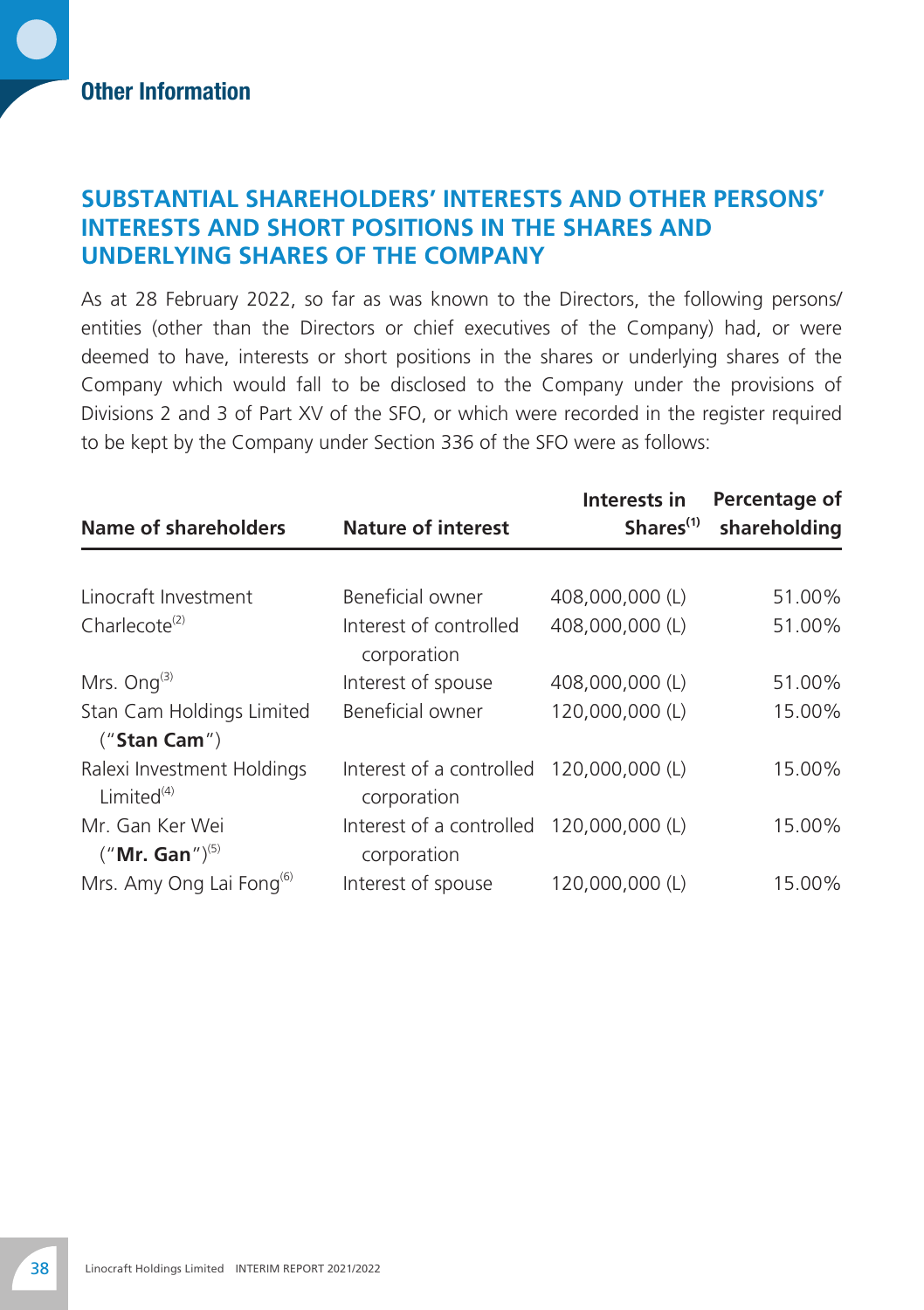Notes:

- (1) The letter "L" denotes long position in the Shares.
- (2) Charlecote holds 70% of the issued share capital of Linocraft Investment, which in turn owns 51% of our Company. By virtue of the SFO, Charlecote is deemed to be interested in the Shares held by Linocraft Investment.
- (3) Mrs. Ong is the spouse of Mr. Ong. By virtue of the SFO, Mrs. Ong is deemed to be interested in the Shares held by Charlecote Bhd. and Mr. Ong.
- (4) Stan Cam is owned as to 75% by Ralexi Investment Holdings Limited. By virtue of the SFO, Ralexi Investment Holdings Limited is deemed to be interested in the Shares held by Stan Cam.
- (5) Stan Cam is owned as to 75% by Ralexi Investment Holdings Limited. Ralexi Investment Holdings Limited is wholly-owned by Mr. Gan. By virtue of the SFO, Mr. Gan is deemed to be interested in the Shares held by Stan Cam.
- (6) Mrs. Amy Ong Lai Fong is the spouse of Mr. Gan. By virtue of the SFO, she is deemed to be interested in the Shares held by Mr. Gan.

Save as disclosed above, as at 28 February 2022, the Directors were not aware of any other persons/entities (other than the Directors and chief executives of the Company) who had interests or short positions in the shares or underlying shares of the Company which would fall to be disclosed to the Company under the provisions of Divisions 2 and 3 of Part XV of the SFO or which were recorded in the register required to be kept by the Company under Section 336 of the SFO.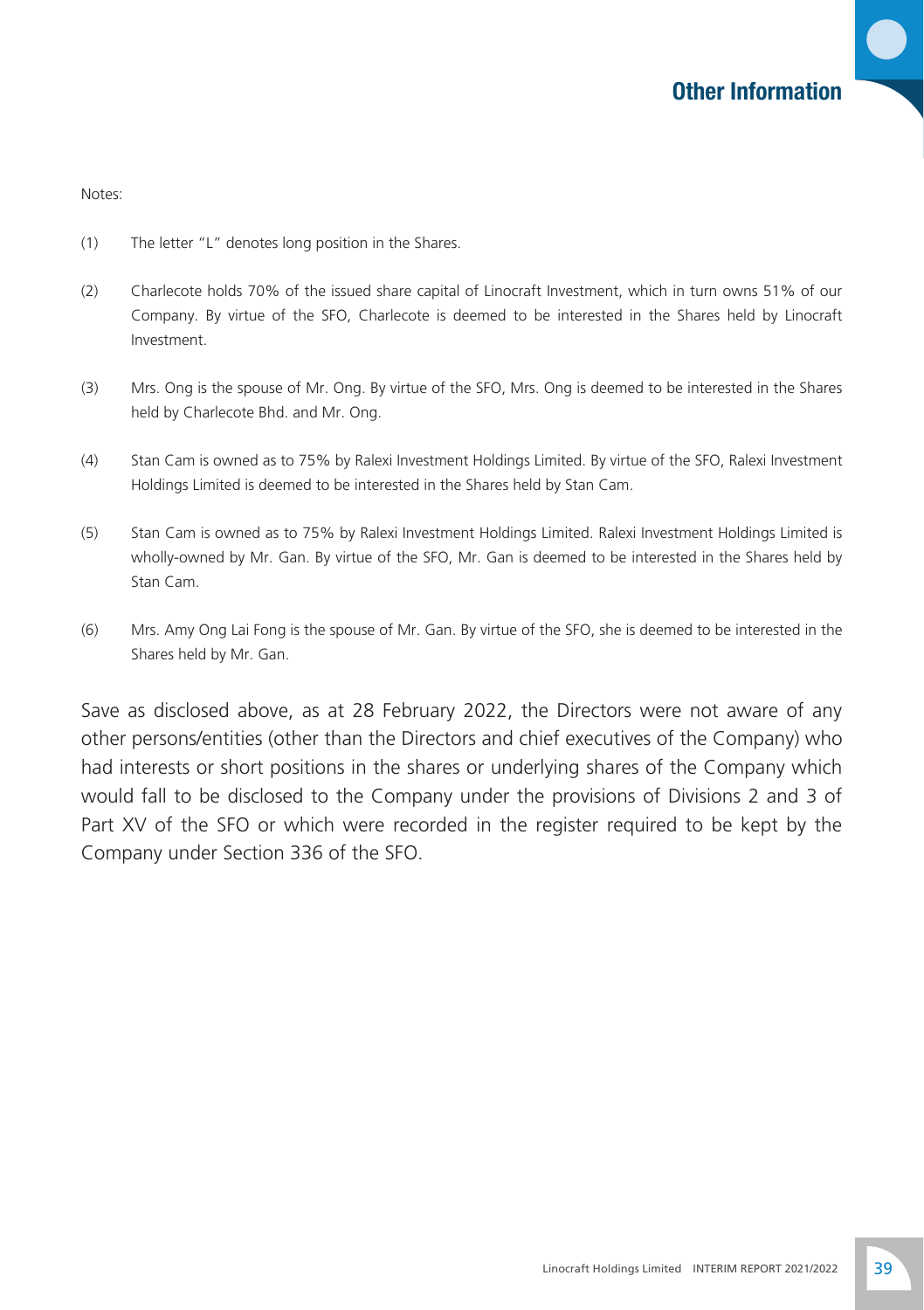#### Other Information

#### **Share Option Scheme**

The Company has not adopted any share option scheme.

#### **Purchase, Sale or Redemption of the Company's Listed SECURITIES**

During the six months ended 28 February 2022, neither the Company nor any of its subsidiaries had purchased, sold or redeemed any of the Company's securities.

#### **Competing Interests**

As confirmed by the Directors, the Controlling Shareholders and their respective close associates do not have any interests in any business, apart from the business operated by members of the Group, which competes or is likely to compete, directly or indirectly, with the business of the Group during the six months ended 28 February 2022.

### **Directors' Securities Transactions**

The Company has adopted a code of conduct for dealing in securities of the Company by the Directors in accordance with Rules 5.46 to 5.67 of the GEM Listing Rules. Having made specific enquiries of all Directors, all Directors confirmed that they have complied with the required standard of dealings and the code of conduct regarding securities transactions by directors adopted by the Company during the six months ended 28 February 2022.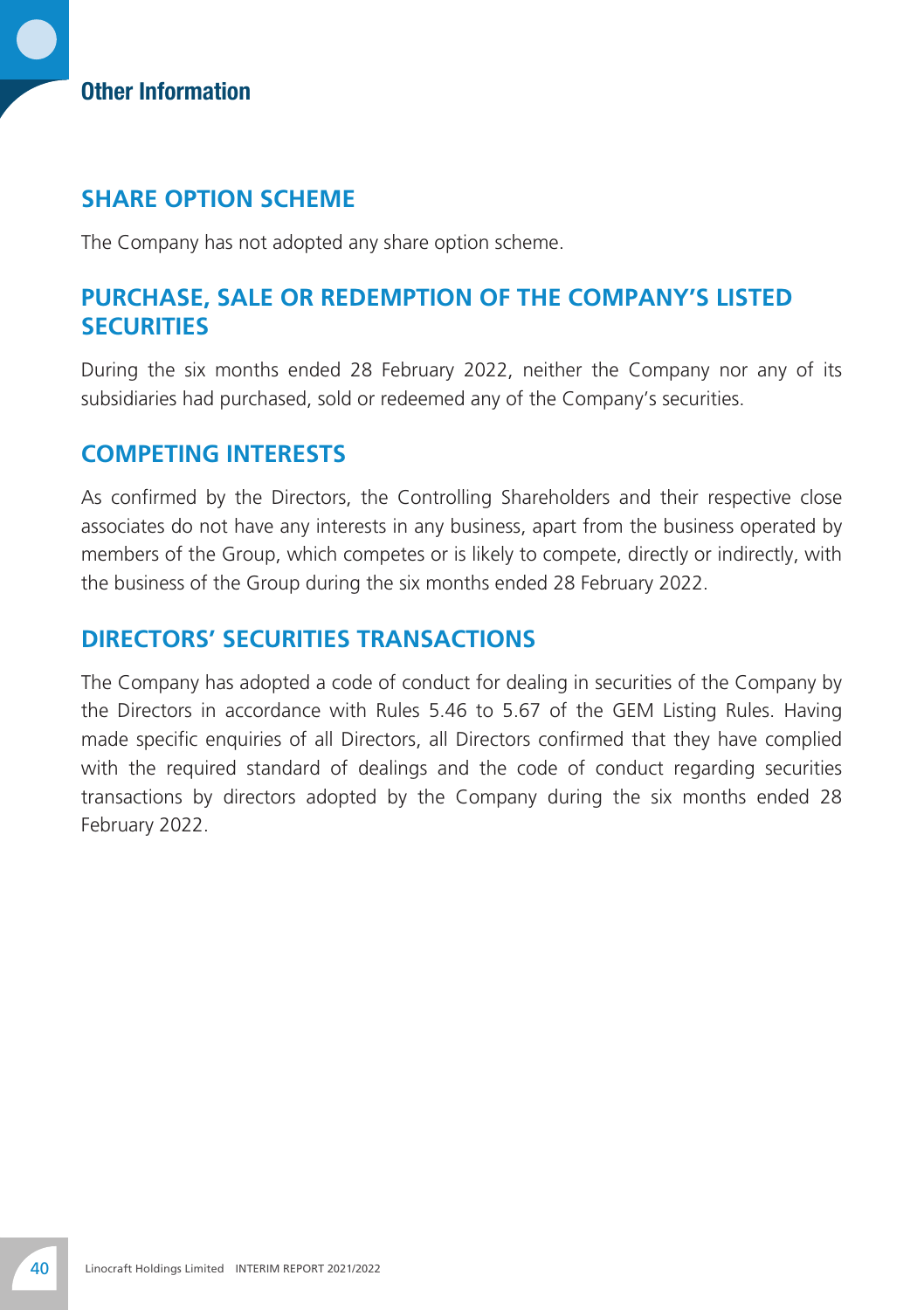### **Corporate Governance Code**

The Directors recognise the importance of good corporate governance in management and internal procedures so as to achieve effective accountability. The Company's corporate governance practices are based on the principles of good corporate governance as set out in the Corporate Governance Code and Corporate Governance Report in Appendix 15 to the GEM Listing Rules (the "**CG Code**") effective on or before 31 December 2021 and in relation to, among others, our Directors, Chairman and Chief Executive Officer, Board composition, the appointment, re-election and removal of Directors, their responsibilities and remuneration and communications with the shareholders of the Company (the "**Shareholders**").

To the best knowledge of the Board, save for the deviation from the code provision E.1.2 as explained below, the Company had complied with the code provisions in the CG Code during the six months ended 28 February 2022.

Pursuant to code provision E.1.2 of the CG Code, the chairman of the Board (the "**Chairman**") should attend the annual general meeting (the "**AGM**"). However, Mr. Ong Yoong Nyock, being the Chairman, was unable to attend the AGM held on 19 January 2022 due to his other prior engagement. Mr. Ong invited Mr. Liew Weng Keat, an independent non-executive Director to chair and answer questions from Shareholders at the AGM.